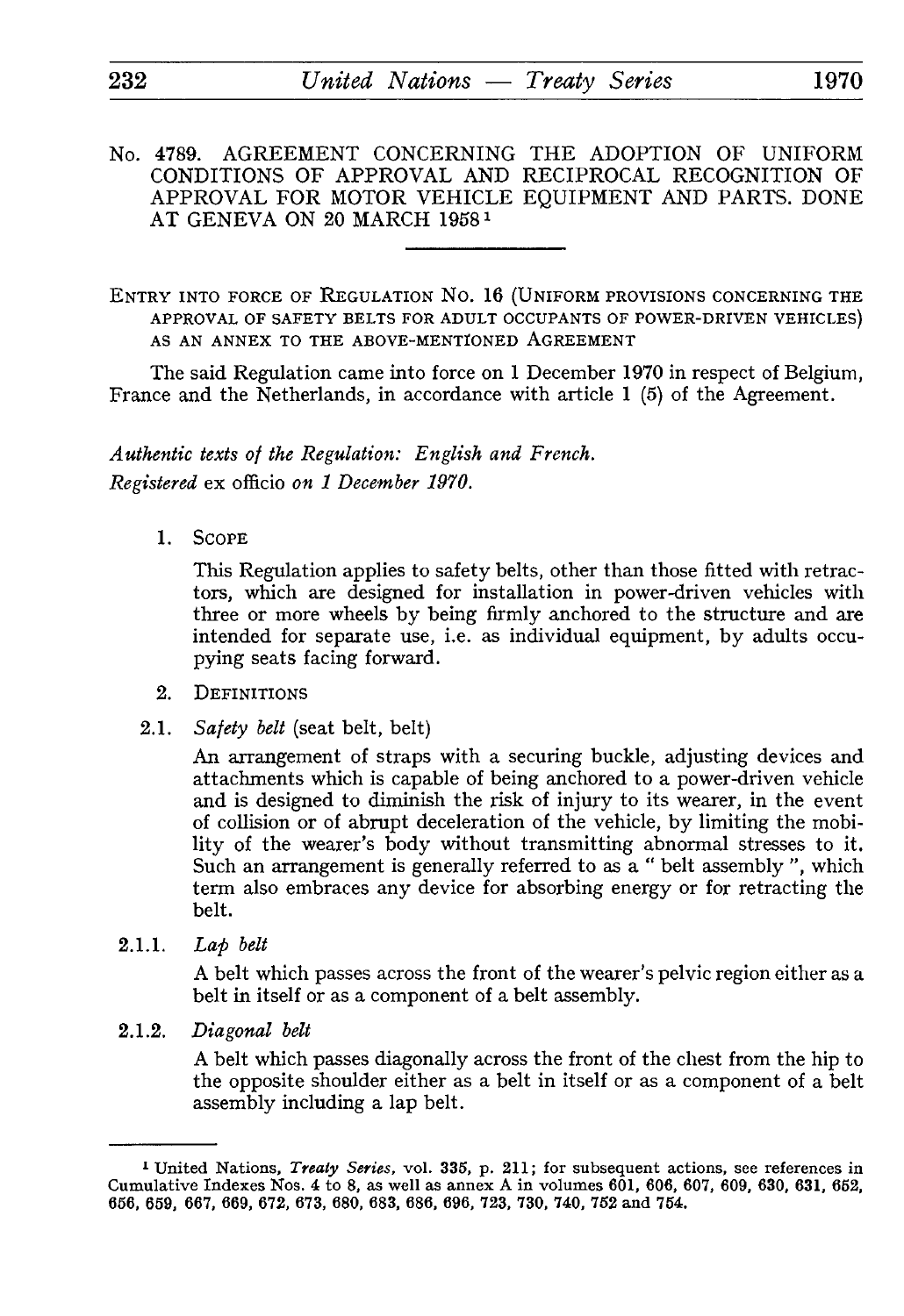2.1.3. *Three-point belt*

Any belt assembly comprising a lap belt and a diagonal belt and anchored at three points.

- 2.1.4. *Harness belt* A belt comprising a lap belt and shoulder straps.
	- 2.2. *Type* Belts of different " types " are belts differing substantially from one another ; the differences may relate in particular to :
- 2.2.1. rigid parts (buckle, attachments, etc.);
- 2.2.2. the material, weave, dimensions, and colour\* of the straps ; or
- 2.2.3. the geometry of the belt assembly.
	- 2.3. *Strap*

A flexible component designed to hold the body and to transmit stresses to anchorages and the like.

2.4. *Buckle*

A quick-release device enabling the wearer to be held by the belt. The buckle may incorporate the adjusting device.

2.5. *Adjusting device*

A device enabling the belt to be adjusted according to the requirements of the individual wearer and to the position of the seat. The adjusting device may be part of the buckle.

2.6. *Attachments*

Parts of the belt, including the necessary securing components, which enable it to be attached to the anchorages on the vehicle.

2.7. *Energy absorber*

Device designed to disperse energy independently of or jointly with the strap and forming part of a belt assembly.

2.8. *Retractor*

Device to accommodate part or the whole of the strap of a safety belt.

2.9. *Anchorages*

Parts of the vehicle structure to which the belt attachments are to be secured.

- 3. APPLICATION FOR APPROVAL
- 3.1. The application for approval shall be submitted by the holder of the trade mark or by his duly accredited representative.

<sup>\*</sup>If a manufacturer changes the colour of the strap from that used in the belt submitted for approval, the competent authority shall decide whether to broaden the approval given or, in order to verify how the modified material behaves as compared with the approved material, to subject the new strap to the strap tests only.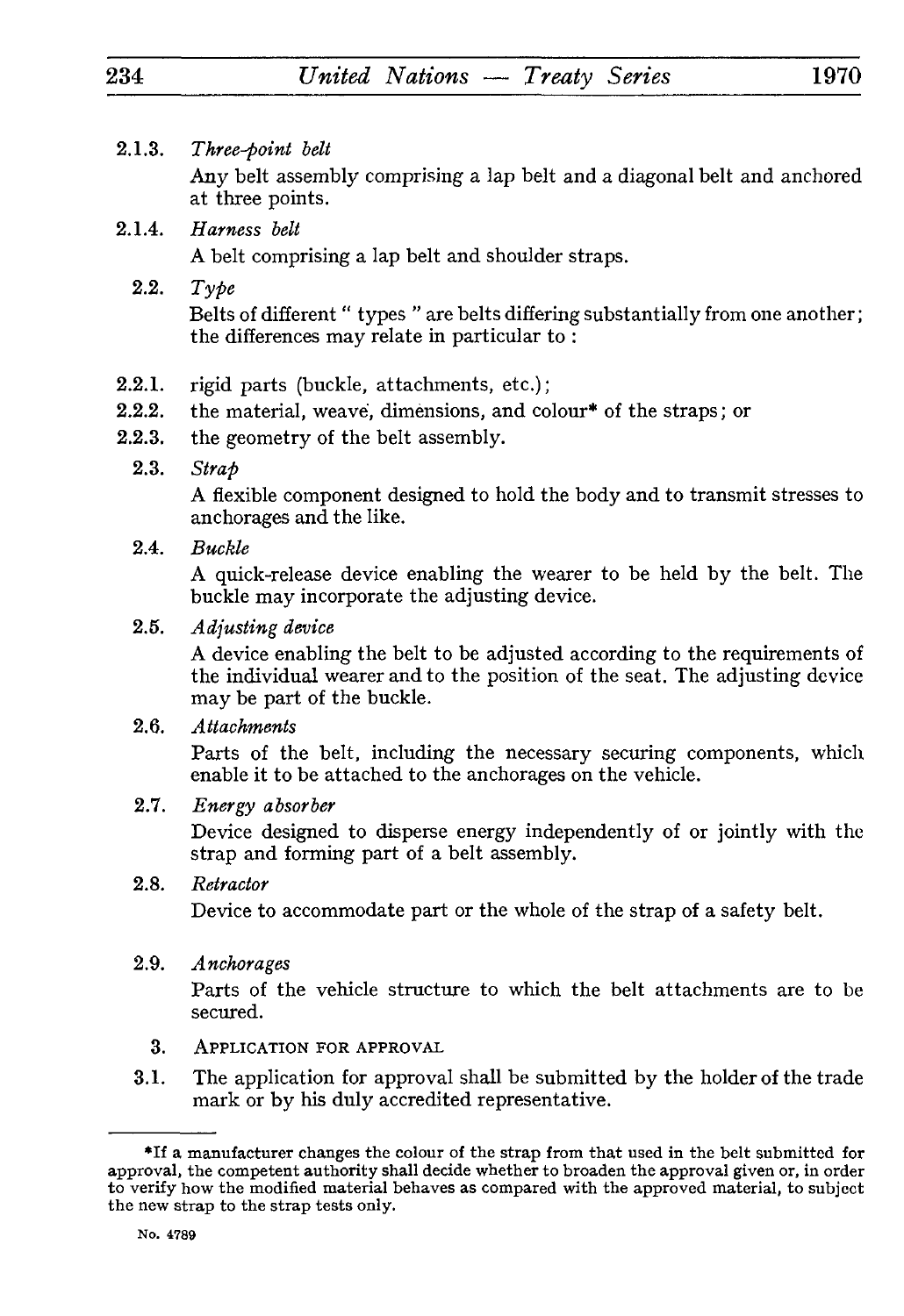- 3.2. The application for approval relating to each type of belt shall be accom panied by :
- 3.2.1. a technical description of the belt type, specifying the straps and other materials used and accompanied by drawings of these items. The descrip tion shall mention the colour of the model submitted for approval ;
- 3.2.2. three samples of the belt type ; and
- 3.2.3. a ten-metre length of each type of strap used in the belt type.
	- 4. MARKINGS

The samples of a belt type submitted for approval in conformity with the provisions of paragraph 3.2.2. above shall be clearly and indelibly marked with the manufacturer's name, initials or trade name or mark.

- 5. APPROVAL
- 6.1. If the samples of a type of belt which are submitted in conformity with the provisions of paragraph 3 above meet the requirements of paragraphs 4. and 6. to 10. of this Regulation, approval shall be granted.
- 5.2. An approval number shall be assigned to each type approved. The same Contracting Party may not assign the same number to another type of belt covered by this Regulation.
- 5.3. Notice of approval or of refusal of approval of a type of belt shall be com municated to the Parties to the Agreement<sup>1</sup> which apply this Regulation by means of a form conforming to the model in annex 1 to the Regulation and of a drawing of the belt, supplied by the applicant for approval, in a format not exceeding A 4 (210  $\times$  297 mm) or folded to that format and on an appropriate scale.
- 5.4. In addition to the marks prescribed in paragraph 4, above, the following particulars shall be affixed in a suitable space to every belt conforming to a type approved under this Regulation :
- 5.4.1. an international approval mark consisting of :
- 5.4.1.1. a circle surrounding the letter " E " followed by the distinguishing number of the country which has granted approval ;\*
- 5.4.1.2. the approval number, below the circle;
	- 5.4.2. the following additional symbol or symbols in a square above the circle:
- 5.4.2.1. the letter " A " in the case of a three-point belt, the letter " B " in the

<sup>1</sup> United Nations, *Treaty Series,* vol. 335, p. 211.

<sup>\* 1</sup> for the Federal Republic of Germany, 2 for France, 3 for Italy, 4 for the Netherlands, 5 for Sweden, 6 for Belgium, 7 for Hungary, 8 for Czechoslovakia, 9 for Spain, 10 for Yugoslavia and 11 for the United Kingdom; subsequent numbers shall be assigned to other countries in the chronological order in which they ratify the Agreement concerning the Adoption of Uniform Conditions of Approval and Reciprocal Recognition of Approval for Motor Vehicle Equipment and Parts, or in which they accede to that Agreement, and the numbers thus assigned shall be communicated by the Secretary-General of the United Nations to the Contracting Parties to the Agreement.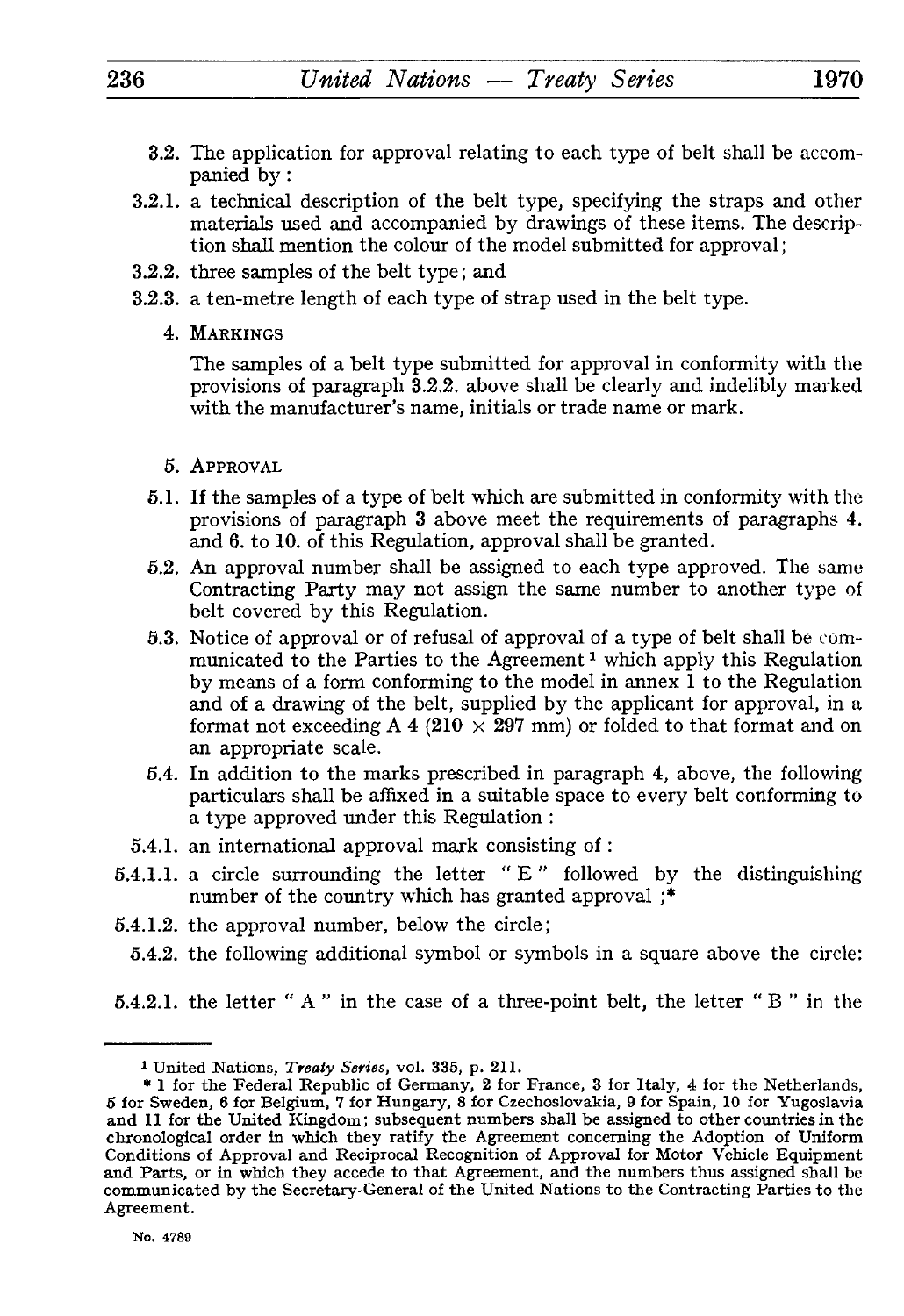case of a lap belt, the letter " C " in the case of a harness belt and the letter " D " in the case of a diagonal belt;

- 5.4.2.2. the symbols referred to in paragraph 5.4.2.1. shall be supplemented by the letter " e " in the case of a belt with an energy absorber.
	- 5.5. Annex 2 to this Regulation gives examples of the arrangement of the approval mark.
	- 5.6. The particulars referred to in paragraph 5.4. shall be clearly legible and be indelible, and may be affixed either by means of a label or by direct marking. The label or marking shall be resistant to wear.
	- 5.7. The labels referred to in paragraph 5.6. above may be issued either by the authority which has granted the approval or, subject to that authority's authorization, by the manufacturer.
		- 6. GENERAL SPECIFICATIONS
	- 6.1. Each sample submitted in conformity with paragraph 3.2.2. above shall meet the specifications set forth in paragraphs 6. to 10. of this Regulation.
	- 6.2. The belt shall be so designed and constructed that, when correctly installed and properly worm by an occupant, its satisfactory operation is assured and it reduces the risk of bodily injury in the event of an accident.
	- 6.3. The straps of the belt shall not be liable to assume a dangerous configura tion, more particularly if one of them should break.
		- 7. RIGID PARTS
	- 7.1. *General*
	- 7.1.1. All rigid parts of the safety belt, such as buckles, adjusting devices, attach ments and the like, shall be so designed that when installed and positioned they do not increase the risk of bodily injury to the wearer of the belt or to other occupants of the vehicle in the event of an accident. They shall not have sharp edges liable to cause wear or breakage of the straps by chafing.
	- 7.1.2. All rigid parts shall be protected against corrosion. After undergoing the corrosion test prescribed in paragraph 10.2. below they shall not exhibit any deterioration likely to impair the proper functioning of the device nor any significant corrosion visible to the unaided eye of a qualified observer.
	- 7.1.3. Rigid parts intended to absorb energy or to be subjected to or to transmit a load shall not be fragile.
		- 7.2. *Buckle*
	- 7.2.1. The buckle shall be so designed as to preclude any possibility of incorrect use. This means, *inter alia,* that it must not be possible for the buckle to be left in a partially-closed condition. The procedure for opening the buckle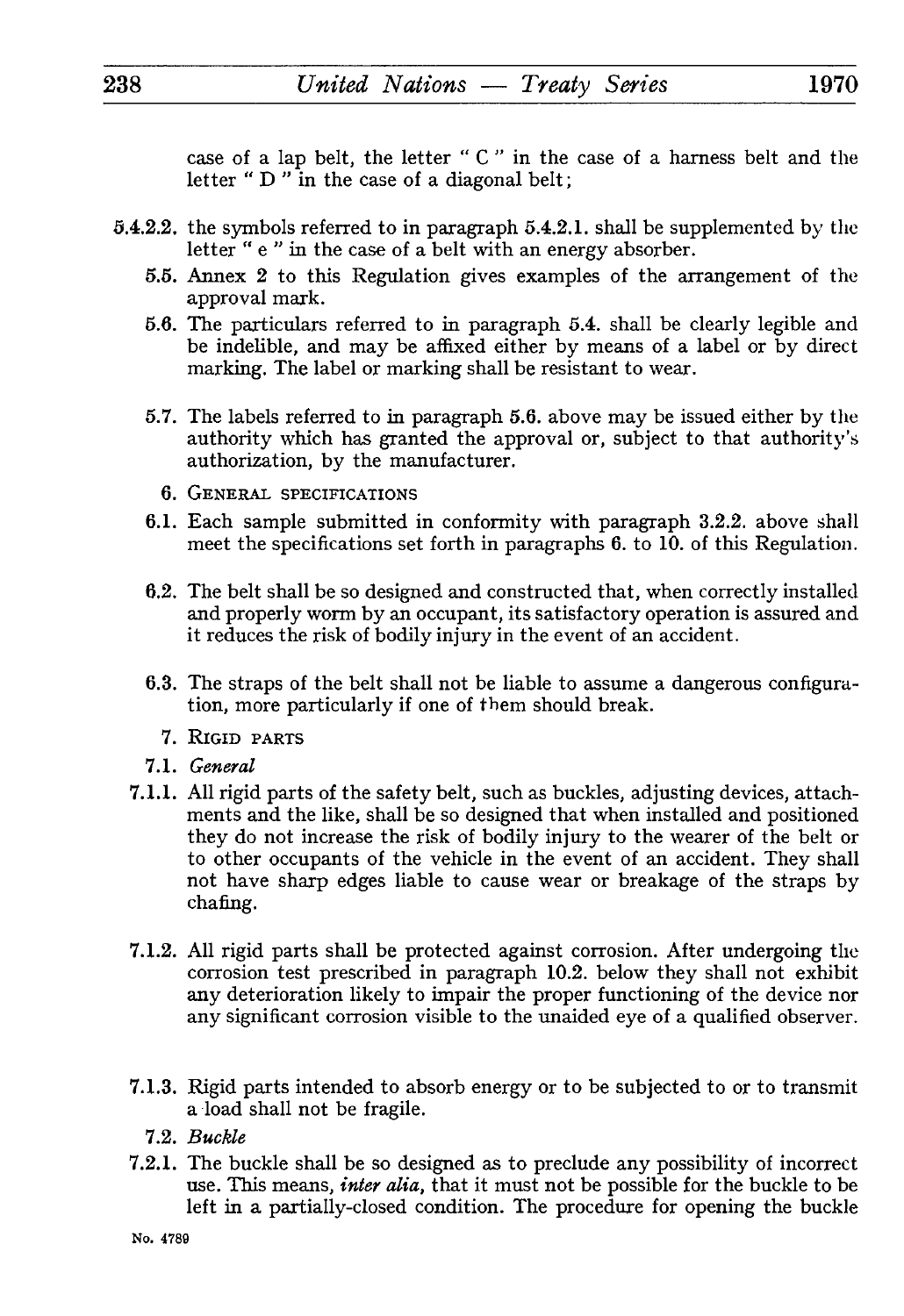must be evident. Wherever the buckle is in contact with the wearer it shall not be narrower than the strap.

- 7.2.2. The buckle, even when not under tension, shall remain closed whatever the position of the vehicle. While it must not be possible to open it inadver tently or without a noticeable effort, the buckle shall be such that a rescuer can release the occupant from the belt. The buckle shall be easy to use and to grasp; it shall be capable of being opened by a simple movement of either hand when not under tension and when under the tension specified in paragraph 10.7.2. below. Where the opening of a buckle is controlled by a button, the latter shall have an area of not less than  $4.5 \text{ cm}^2$  (0.7 sq. in) and a width of not less than 10 mm (0.4 in) for applying the force required to open the buckle.
- 7.2.3. The buckle shall be capable of withstanding repeated operation and shall undergo 500 opening and closing cycles; the springs of closing buckles shall, in addition, be actuated 4,500 times in conditions of normal use.
- 7.2.4. The force required to open the buckle in the test as prescribed in paragraph 10.7: below shall not exceed 11.6 daN (12 kp ; 27 Ib) and the operating device must be able to withstand this force without distortion.
- 7.2.5. The buckle shall be tested for strength as prescribed in paragraph 10.5.1. It must not break, be seriously distorted or become detached under the tension set up by the prescribed load.
	- 7.3. *Adjusting device*
- 7.3.1. An adjusting device must be readily accessible to the wearer so that he can easily adjust the belt to suit his body size and the position of the vehicle seat.
- 7.3.2. Variations in strap tension shall not cause inadvertent changes in the adjustment of the belt.
- 7.3.3. The adjusting device shall be tested for strength as prescribed in para graph 10.5.1. It must not break or become detached under the tension set up by the prescribed load.
	- 7.4. *Attachments*

The attachments shall be tested for strength as prescribed in para graph 10.5.2. They must not break or become detached under the tension set up by the prescribed load.

- *8.* BELT STRAPS
- *8.1. General*
- 8.1.1. The characteristics of the straps shall be such as to ensure that their pressure on the wearer's body is distributed as evenly as possible over their width and that they do not twist even under tension. They shall have energy-absorbing and energy-dispersing capacities.
- 8.1.2. The width of the strap under a load of 980 daN (1,000 kp; 2,200 Ib) shall be not less than 46 mm (1 $\frac{13}{16}$  in). A minimum of 43 mm (1 $\frac{17}{16}$  in) shall be allowed in the case of the shoulder straps of a harness belt. This dimension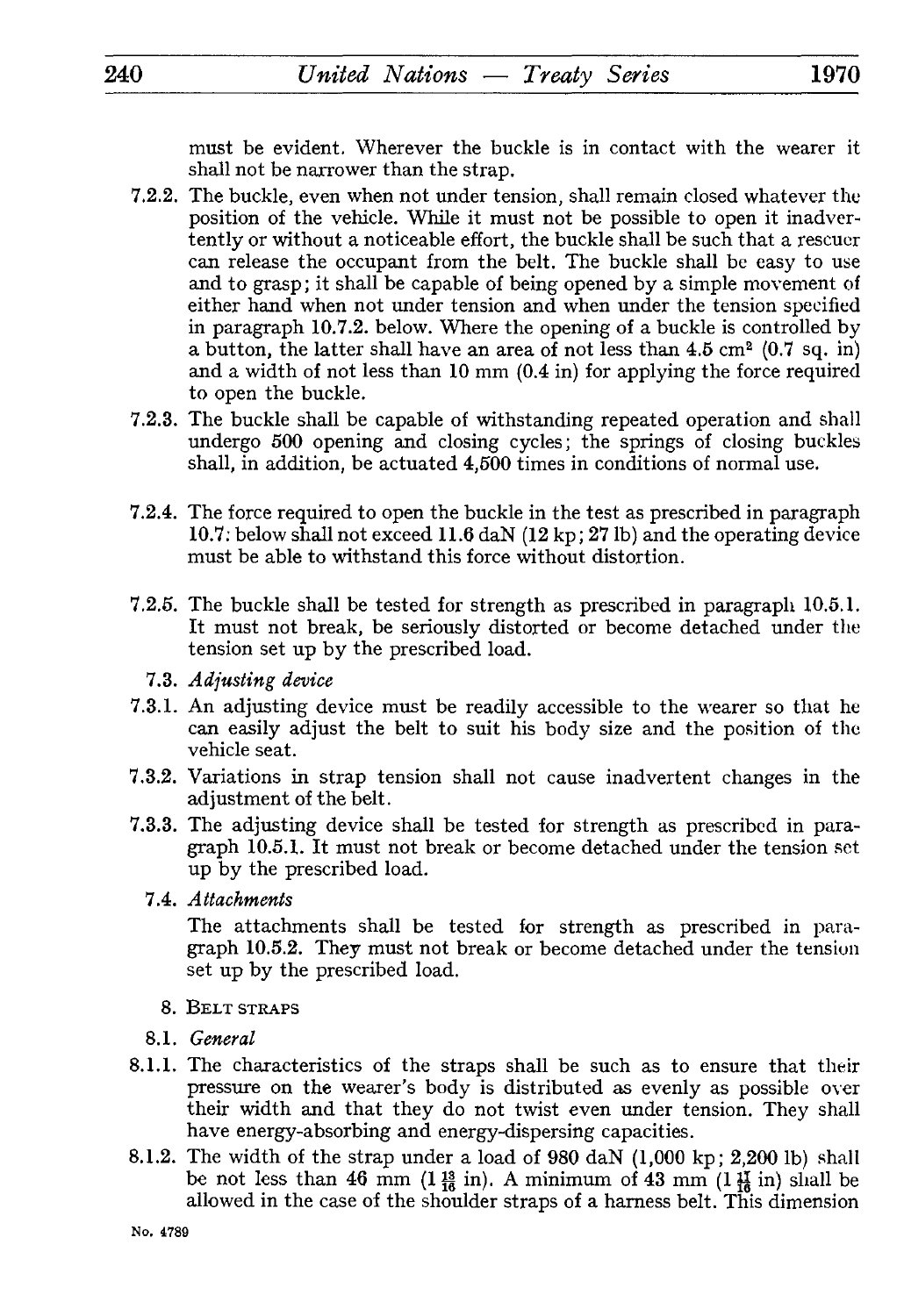shall be measured during the breaking-strength test prescribed in para graph 10.4., and without stopping the machine.

8.2. *Strength after room-conditioning*

In the case of the two strap samples conditioned in conformity with para graph 10.3.1. the breaking load of the strap, determined as prescribed in paragraph 10.4. below, shall be not less than  $1,470$  daN  $(1,500 \text{ kp}; 3,300 \text{ lb})$ . The difference between the breaking loads of the two samples shall not exceed 10 per cent of the greater of the breaking loads measured.

8.3. *Strength after special conditioning*

In the case of the two strap samples conditioned in conformity with one of the provisions of paragraph 10.3. (except 10.3.1) below, the breaking load of the strap shall be not less than 75 per cent of the load determined in the test referred to in paragraph 8.2. and not less than 1,470 daN (1,500 kp; 3,000 Ib). The competent authority may dispense with one or more of these tests if the composition of the material used or information already avail able renders the test or tests superfluous.

- 9. BELT ASSEMBLY
- 9.1. The belt assembly shall be subjected to a dynamic test in conformity with paragraph 10.6. below.
- 9.2. The dynamic test shall be performed on two belt assemblies which have not previously been under load. During the test the following requirements shall be met:
- 9.2.1. the belt assembly shall not break and the buckle shall not open; and
- 9.2.2. the forward displacement shall be between 100 mm (4 in) and 200 mm (8 in) at pelvic level in the case of lap belts and between 200 mm (8 in) and 300 mm (12 in) at chest level in the case of other types of belt, this displa cement being the displacement in relation to the reference points shown in annex 4, figure 1, to this Regulation.
	- 10. TESTS
- 10.1. *Use of samples submitted for approval of a type of belt* (see annex 7)
- 10.1.1. Two belt assemblies are required for the assembled-belt test and for the buckle-opening test.
- 10.1.2. One belt assembly shall be used as a source of samples of belt components for the corrosion and buckle-strength tests.
- 10.1.3. The sample of strap shall be used for testing the strap's breaking strength. Part of this sample shall be preserved so long as the approval remains valid.
- 10.1.4. The technical service responsible for approval testing shall be entitled to ask for a number of samples additional to those referred to in paragraphs 3.2.2. and 3.2.3. above.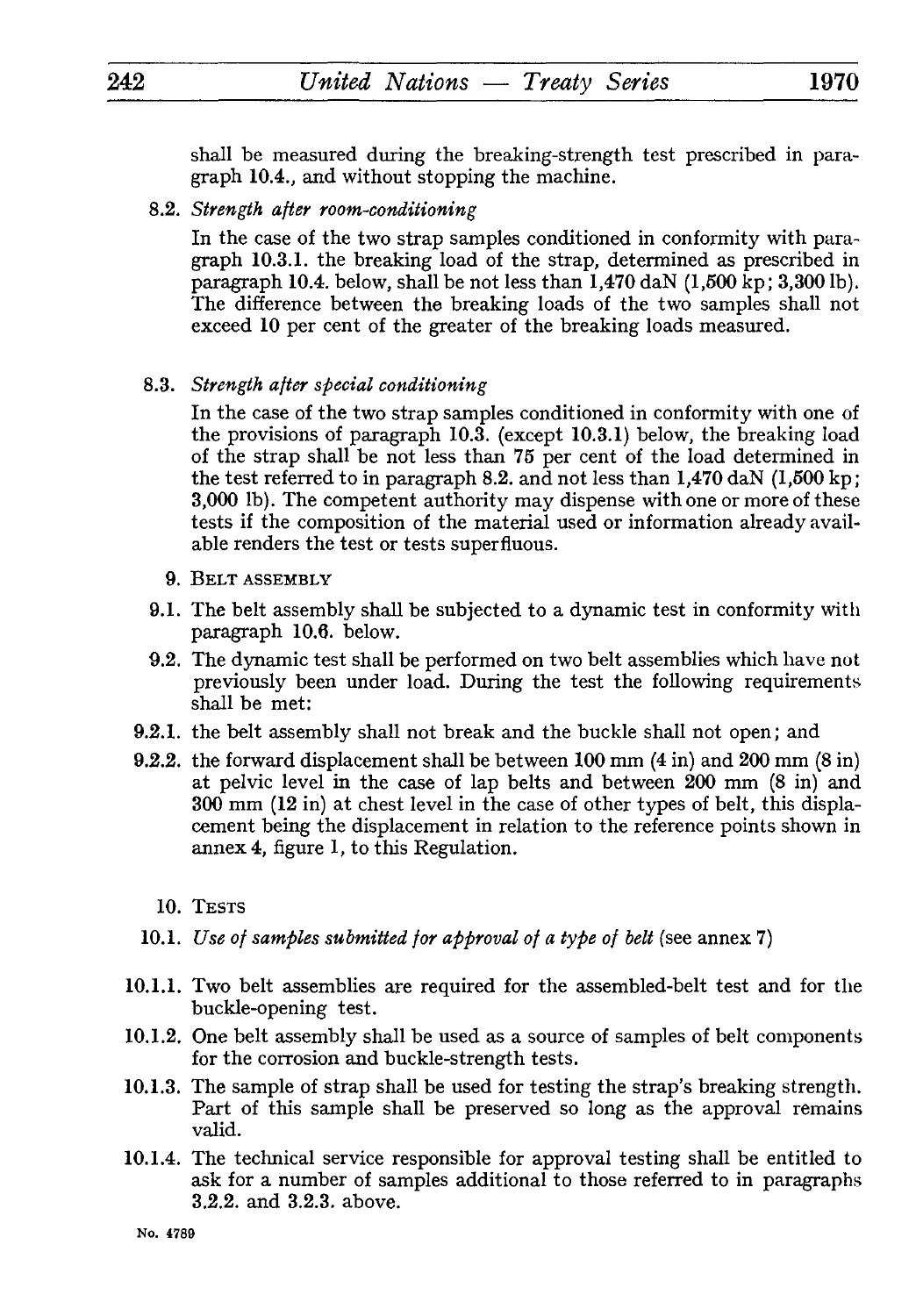## 10.2. *Corrosion test*

A sample of every metal part of the belt shall be immersed for 15 minutes in a boiling 10-per-cent solution of sodium chloride and immediately thereafter in a similar solution at room temperature; it shall then be taken out of the solution and, without being wiped, left to dry at room temperature for 24 hours. It shall then be inspected for signs of corrosion.

10.3. *Conditioning of straps for the breaking-strength test*

Samples cut from the strap, as referred to in paragraph 3.2.3. above, shall be conditioned as follows:

10.3.1. *Room-conditioning*

The strap shall be kept for 24 hours in an atmosphere having a temperature of 20  $\pm$  5°C and a relative humidity of 65  $\pm$  5 per cent. If the test is not carried out immediately after conditioning, the specimen shall be placed in a hermetically-closed receptacle until the test begins. The breaking load shall be determined within five minutes after removal of the strap from the conditioning atmosphere or from the receptacle.

- 10.3.2. *Light-conditioning*
- 10.3.2.1. The provisions of Recommendation ISO/R 105-1959, " Tests for colour fastness of textiles ", as amended by addendum I (ISO/R 105-1959/A1-1963) and addendum II (ISO/R 105/11-1963), shall apply. The strap shall be exposed to sunlight in the conditions of insolation and for the time neces sary to produce fading of Standard Blue Dye No. 7 to a contrast equal to grade 4 on the grey scale.
- 10.3.2.2. After exposure the strap shall be kept for 24 hours in an atmosphere having a temperature of  $20 \pm 5^{\circ}$  and a relative humidity of  $65 \pm 5$  per cent. The breaking load shall be determined immediately afterwards.
	- 10.3.3. *Cold-conditioning*
- 10.3.3.1. The strap shall be kept for 24 hours in an atmosphere having a temperature of 20  $\pm$  5° C and a relative humidity of 65  $\pm$  5 per cent.
- 10.3.3.2. The strap shall then be kept for  $1\frac{1}{2}$  hour on a plane surface in a low-temperature chamber in which the air temperature is  $-30 \pm 5^{\circ}$ C. It shall then be folded and the fold shall be loaded with a weight of 2 kg (4 Ib) previously cooled to  $-30$  °C. When the strap has been kept under load for 30 minutes in the same low-temperature chamber, the weight shall be removed and the breaking load shall be measured within five minutes after removal of the strap from the low-temperature chamber.
	- 10.3.4. *Heat-conditioning*
- 10.3.4.1. The strap shall be kept for 3 hours in a heating cabinet in an atmosphere having a temperature of  $60 + 5^{\circ}C$  and a relative humidity of  $65 + 5^{\circ}C$ cent.
- 10.3.4.2. The breaking load shall be determined within five minutes after removal of the strap from the heating cabinet.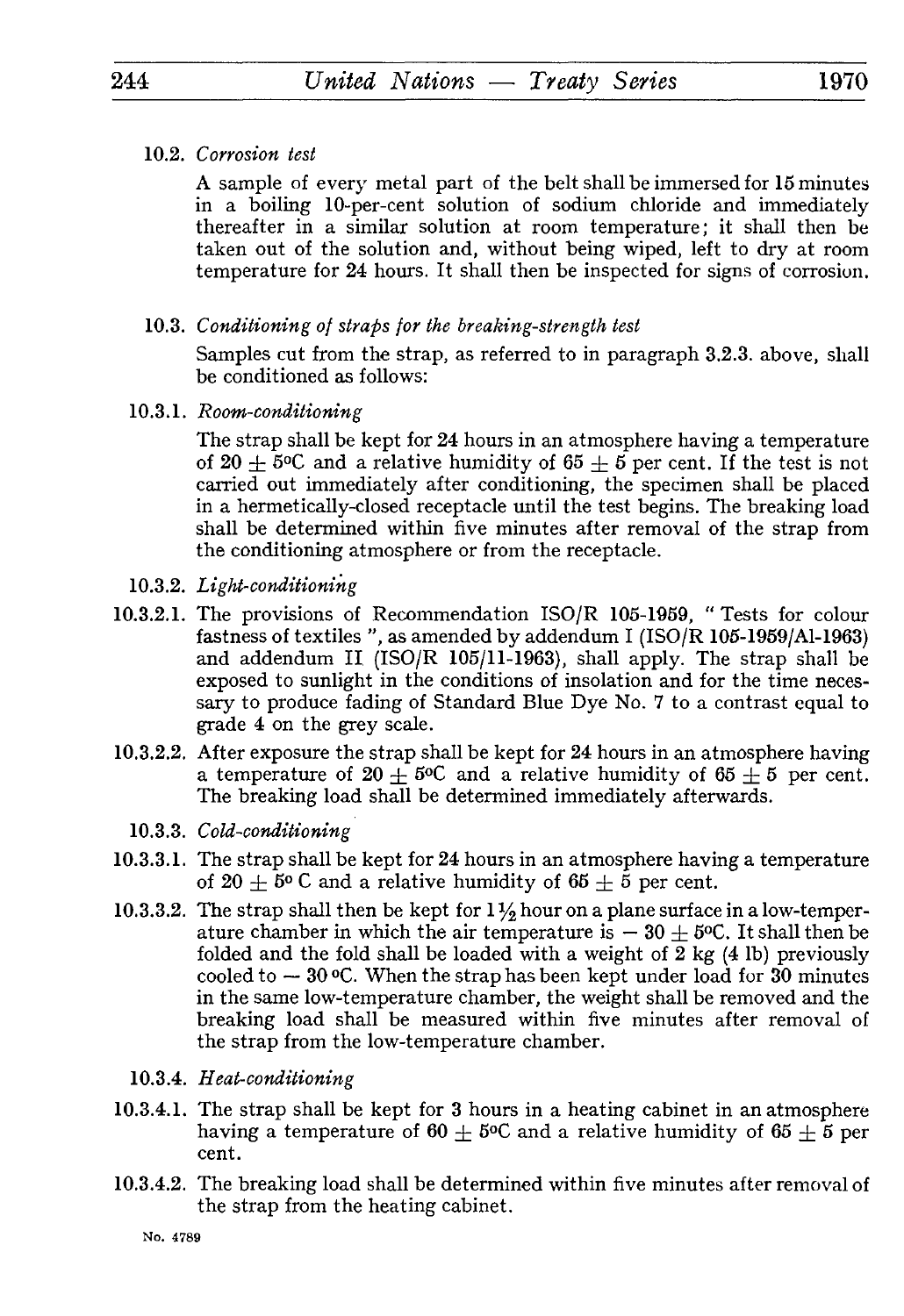- 10.3.5. *Exposure to water*
- 10.3.5.1. The strap shall be kept fully immersed for 3 hours in distilled water, at a temperature of  $20 \pm 5$  °C, to which a trace of a wetting agent has been added Approximation agent suitable for the fibre under test ma added. Any wetting agent suitable for the fibre under test may be used.
- 10.3.5.2. The breaking load shall be determined within ten minutes after removal of the strap from the water.
	- 10.4. *Test of breaking strength of strap* (static test)
	- 10.4.1. The test shall be carried out each time on two new samples of strap, of sufficient length, conditioned in conformity with the provisions of para graph 10.3.
	- 10.4.2. Each strap shall be gripped between the clamps of a tensile-testing machine. The clamps shall be so designed as to avoid breakage of the strap at or near them. The speed of traverse shall be about 100 mm/min (4 in/min). The free length of the specimen between the clamps of the machine at the start of the test shall be 200 mm  $+$  40 mm  $-$  0 mm  $(8 \text{ in } + 1 \frac{9}{16} \text{ in } -0 \text{ in}).$
	- 10.4.3. When the load reaches 980 daN (1,000 kp; 2,200 Ib), the width of the strap shall be measured without stopping the machine.
	- 10.4.4. The tension shall then be increased until the strap breaks, and the breaking load shall be noted.
	- 10.4.5. If the strap slips or breaks at or within 10 mm  $\frac{19}{18}$  in) of either of the clamps at a load lower than the prescribed minimum breaking load, the test shall be invalid and a new test shall be carried out on another specimen.

## 10.5. *Strength test for rigid parts*

- 10.5.1. The buckle and the adjusting device shall be connected to the tensile-testing apparatus by the parts of the belt assembly to which they are normally attached, and the load shall then build up to 980 daN (1000 kp; 2,200 Ib). However, if the buckle or the adjusting device is part of the attachment the buckle or adjusting device shall be tested with the attachment, in conformity with paragraph 10.5.2. below.
- 10.5.2. The attachments shall be tested in the same manner, but the load shall be 1,470 daN (1,500 kp; 3,300 Ib) and shall, subject to the provisions of the second sentence of paragraph 10.6.2. below, be applied in the least favour able direction likely to occur in a vehicle in which the belt is correctly installed.
	- 10.6. *Dynamic test of the belt assembly*
- 10.6.1. The buckles of the belt assemblies to be tested shall have met the require ments of paragraph 7.2.3. above.
- 10.6.2. The belt assembly shall be mounted on a trolley equipped with the seat and the anchorages defined in annex 3 to this Regulation. However, if the belt assembly is intended for a specific vehicle or for specific types of vehicle, the distances between the manikin and the anchorages shall be determined by the service conducting the tests, either in conformity with the instruc-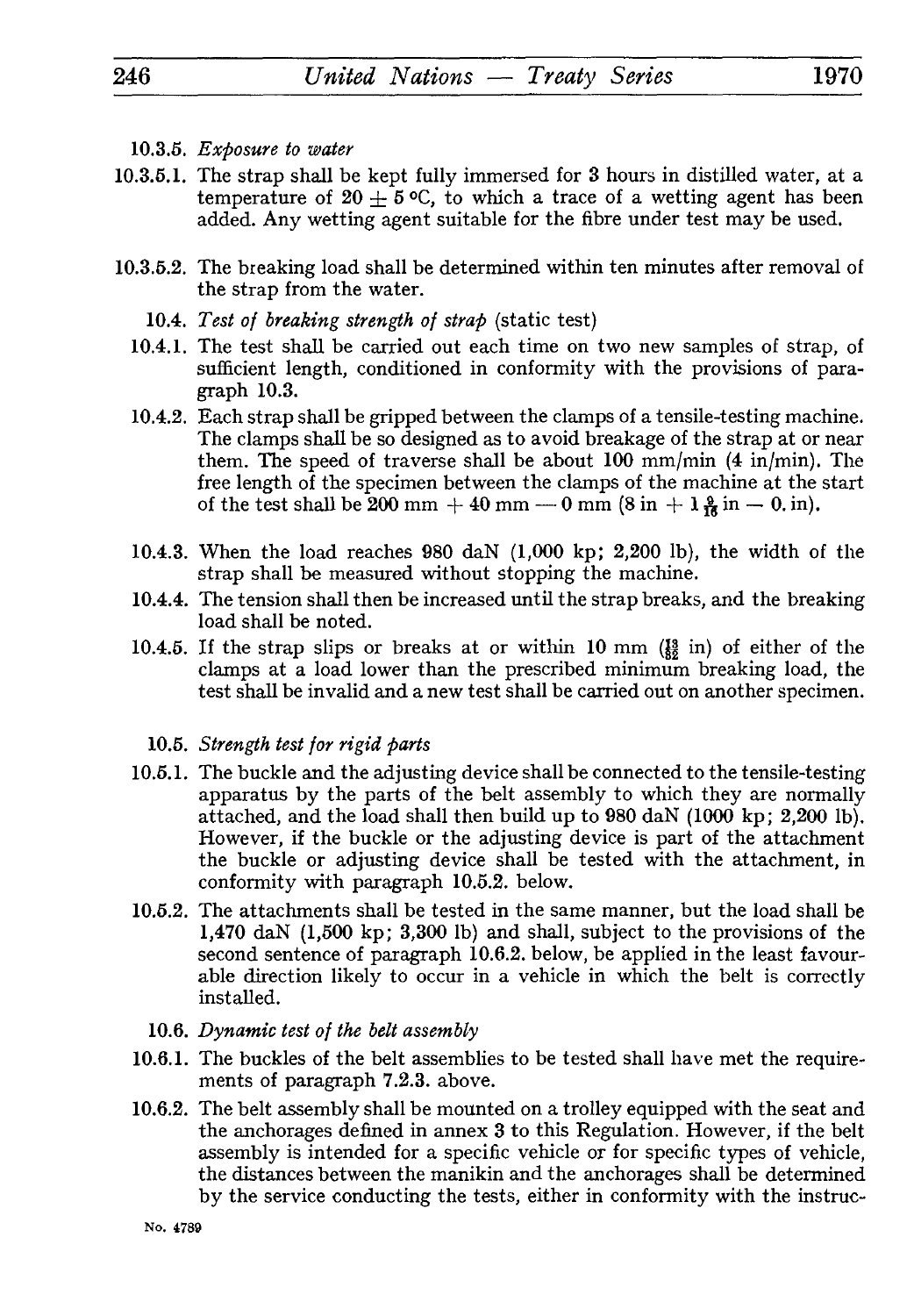tions for fitting supplied with the belt or in conformity with the data supplied by the manufacturer of the vehicle.

- 10.6.3. The belt assembly shall be attached to the manikin defined in annex 4 to this Regulation as follows : A board 25 mm (1 in) thick shall be place between the back of the manikin and the seat back. The belt shall be firmely adjusted to the manikin. The board shall then be removed and the manikin placed against the seat back. If the buckle is of the eccentric type it shall lock only through the action of its spring ; it shall not be forced or snapped into the locked position. If a metal-to-metal buckle is used, a check shall be made to ensure that the mode of engagement of the two parts entails no risk of reducing the reliability of locking or the strength of the buckle.
- 10.6.4. The free ends of the straps shall extend sufficiently far beyond the adjus ting devices to allow for slip.
- 10.6.5. The trolley shall then be so propelled that at the moment of impact its free running speed is 50 km/h  $+$  1 km/h (30 m.p.h.  $+$  0.6. m.p.h.) and the manikin remains stable. The stopping distance of the trolley shall be 40 cm  $\pm$  5 cm (15.8 in  $\pm$  2 in). The trolley shall remain horizontal throughout deceleration. Deceleration of the trolley shall be achieved by using the stopping device shown in annex 3 to this Regulation. The curve of its dece leration as a function of time shall be within the area defined in annex 5.
- 10.6.6. The trolley speed immediately before impact and the maximum forward displacement of the manikin shall be measured.
- 10.6.7. After impact, the belt assembly and its rigid parts shall be inspected visually, without opening the buckle, to determine whether there has been any failure or breakage. It shall also be ascertained, after the test, whether the parts of the trolley bearing the anchorages have undergone any visible permanent deformation.
	- 10.7. *Buckle-opening test*
- 10.7.1. A belt assembly having already undergone the assembled-belt test in confor mity with paragraph 10.6. above shall be used for this test.
- 10.7.2. After the test prescribed in paragraph 10.6. above, a load of 66.6 daN (68 kp; 149 Ib shall be applied horizontally to the manikin in order to load the belt assembly, and the force needed to open the buckle when it is so loaded shall be measured.
- 10.7.3. The buckle-opening force shall be applied by a spring-balance or other measuring device in the manner and direction normal for opening the buckle.
- 10.7.4. The buckle-opening force shall be measured and any failure of the buckle noted.
- 10.7.5. After the buckle-opening test, the components of the belt assembly which have undergone the tests prescribed in paragraph 10.6. shall be inspected in order to determine the exact extent of the damage sustained by the belt assembly in the dynamic test.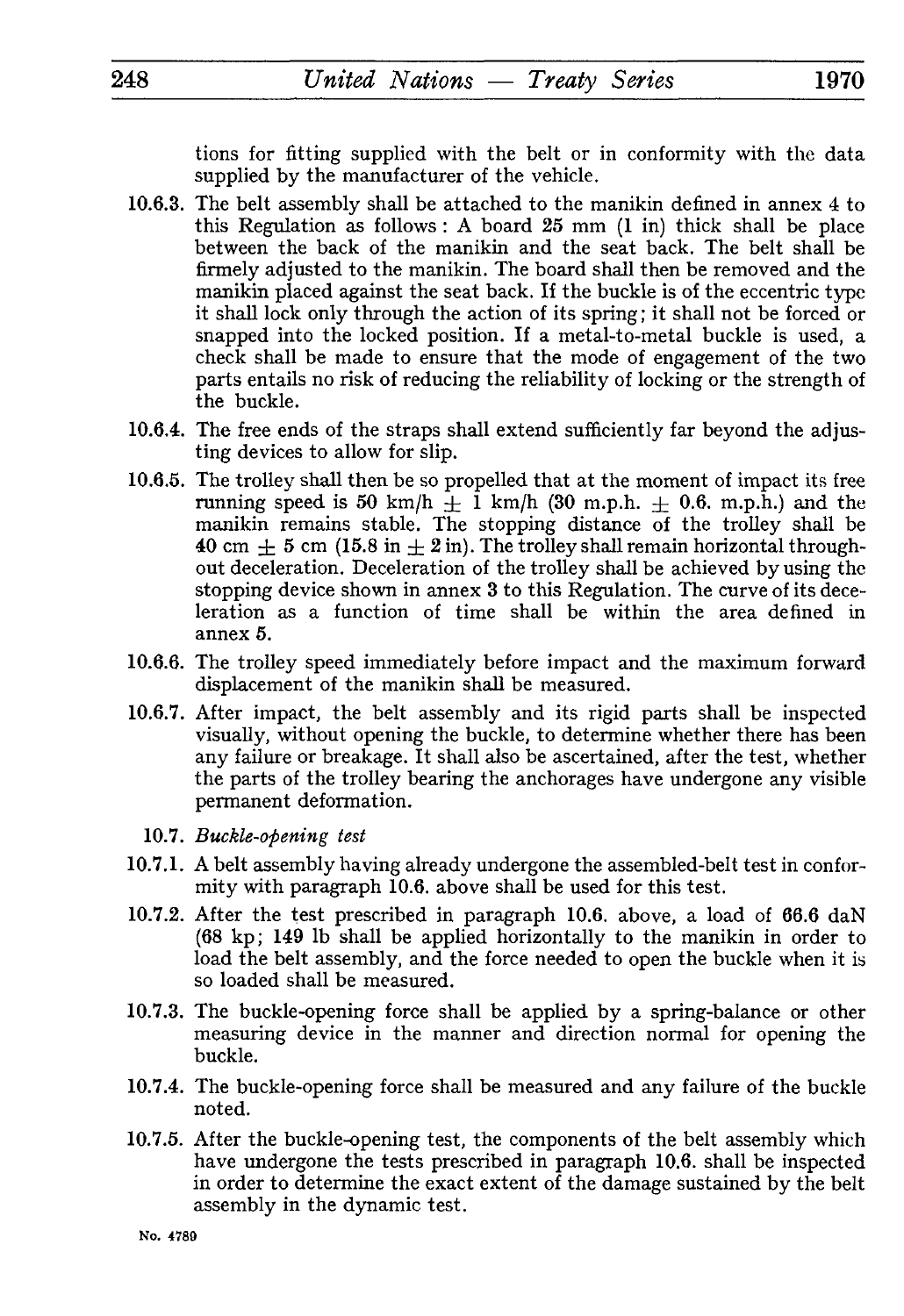10.8. *Test report*

The test report shall specify the trolley speed, the maximum forward displacement of the manikin, the place  $-$  if it can be varied  $-$  occupied by the buckle during the test, the buckle-opening force, and any failure or breakage. If by virtue of paragraph 10.6.3. *l* the anchorage points prescribed in annex 3 have not been respected, the test report shall describe how the belt assembly is installed and shall specify important angles and dimensions. The report shall also mention any distortion or breakage of the buckle that has occurred during the test.

- **11.** CONFORMITY OF PRODUCTION
- 11.1. Every safety belt bearing the particulars referred to in paragraph 5.4. above shall conform to the approved type and comply with the conditions prescribed in paragraphs 6. to 10. above.
- 11.2. In order to verify conformity as aforesaid, a sufficient number of random checks shall be performed on serially-produced belts.
- 113. Belts offered or to be offered for sale shall be used for the tests.
- 11.4. The belts selected for verification of conformity with an approved type shall undergo such tests as may be chosen by the competent authority from among those described in paragraphs 9. and 10. above.
	- **12.** PENALTIES FOR NON-CONFORMITY OF PRODUCTION
- 12.1. The approval granted in respect of a type of belt may be w.thdrawn if belts bearing the particulars referred to in paragraph 5.4. above fail to pass the random checks or do not conform to the type approved.
- 12.2. If a Contracting Party to the Agreement applying this Regulation with draws an approval it has previously granted, it shall forthwith notify the other Contracting Parties applying this Regulation thereof by means of a copy of the approval form bearing at the end, in large letters, the signed and dated annotation " APPROVAL WITHDRAWN ".
	- 13. INSTRUCTIONS

Every safety belt shall be accompanied by the instructions referred to in annex 6 to this Regulation.

- 14. OBSERVATIONS ON THE TYPES OF BELT
- 14.1. Every approval granted under this Regulation relates, by virtue of para graph 5.1. above, to a particular type of belt; accordingly, article 3 of the Agreement to which the Regulation is annexed shall not prevent the Contracting Parties to the Agreement from:
- 14.1.1. forbidding the use of one or more of the types of belt enumerated in para graphs 2.1.1. to 2.1.4. on vehicles or certain categories of vehicles registered in their territory; or
- 14.1.2. forbidding the use of one or more of the types of belt enumerated in para graphs 2.1.1. to 2.1.4. for certain seats of vehicles registered in their territory.

<sup>&</sup>lt;sup>1</sup> Should read:  $10.6.2.$  Devrait se lire :  $10.6.2.$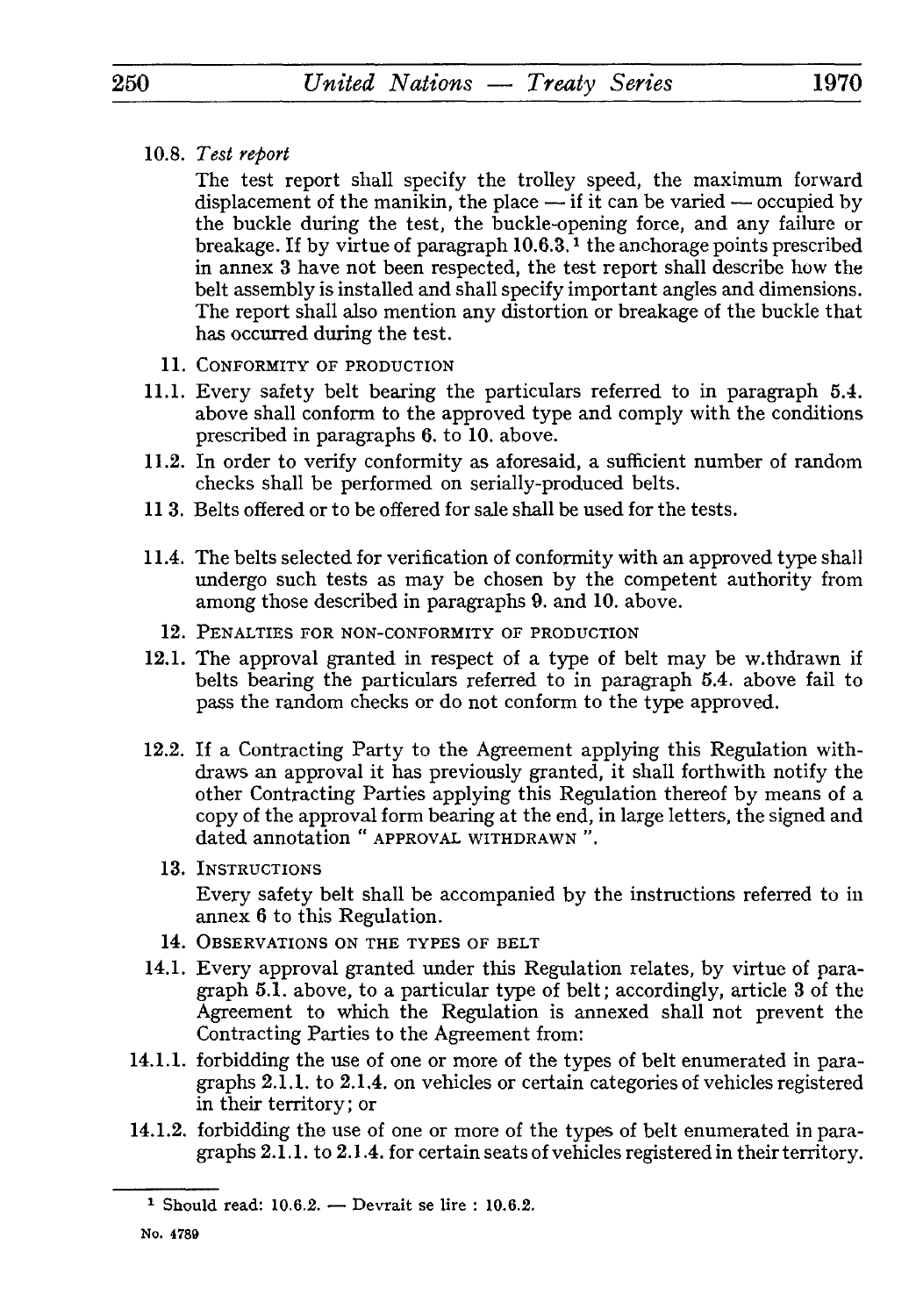15. NAMES AND ADDRESSES OF TECHNICAL SERVICES RESPONSIBLE FOR APPROVAL TESTS, AND OF ADMINISTRATIVE DEPARTMENTS

The Parties to the Agreement applying this Regulation shall communicate to the Secretariat of the United Nations the names and addresses of the technical services conducting approval tests and of the administrative departments which grant approval and to which forms certifying approval or refusal or withdrawal of approval, issued in other countries, are to be sent.

ANNEX 1

(Maximum format:  $A 4 (210 \times 297 \text{ mm})$ )

NAME OF ADMINISTRATION

*Communication concerning the approval (or refusal or withdrawal of approval) of a type of safety belt for adult occupants of power-driven vehicles, pursuant to Regulation No. 16*

| Approval No. $\dots$                                                                                                                                                                                                    |
|-------------------------------------------------------------------------------------------------------------------------------------------------------------------------------------------------------------------------|
| 1. Lap belt/diagonal belt/three-point belt/harness belt/belt fitted with energy<br>absorber.*                                                                                                                           |
|                                                                                                                                                                                                                         |
| 3. Manufacturer's designation of the belt type                                                                                                                                                                          |
|                                                                                                                                                                                                                         |
| 5. If applicable, name of his representative                                                                                                                                                                            |
|                                                                                                                                                                                                                         |
|                                                                                                                                                                                                                         |
| 8. Technical service conducting approval tests                                                                                                                                                                          |
|                                                                                                                                                                                                                         |
| 9. Date of test report issued by that service. $\ldots$                                                                                                                                                                 |
|                                                                                                                                                                                                                         |
| 11. Approval granted/refused *for general use/for use in a particular vehicle or<br>in particular types of vehicle*                                                                                                     |
| 12. Position and nature of the marking $\ldots \ldots \ldots \ldots \ldots \ldots$                                                                                                                                      |
|                                                                                                                                                                                                                         |
|                                                                                                                                                                                                                         |
|                                                                                                                                                                                                                         |
| 16. The following documents, bearing the approval number shown above, are<br>attached to this communication:<br>$\ldots$ arawings, diagrams and plans of the safety belt;<br>$\ldots$ , photographs of the safety belt. |
|                                                                                                                                                                                                                         |

<sup>\*</sup> Strike out what does not apply.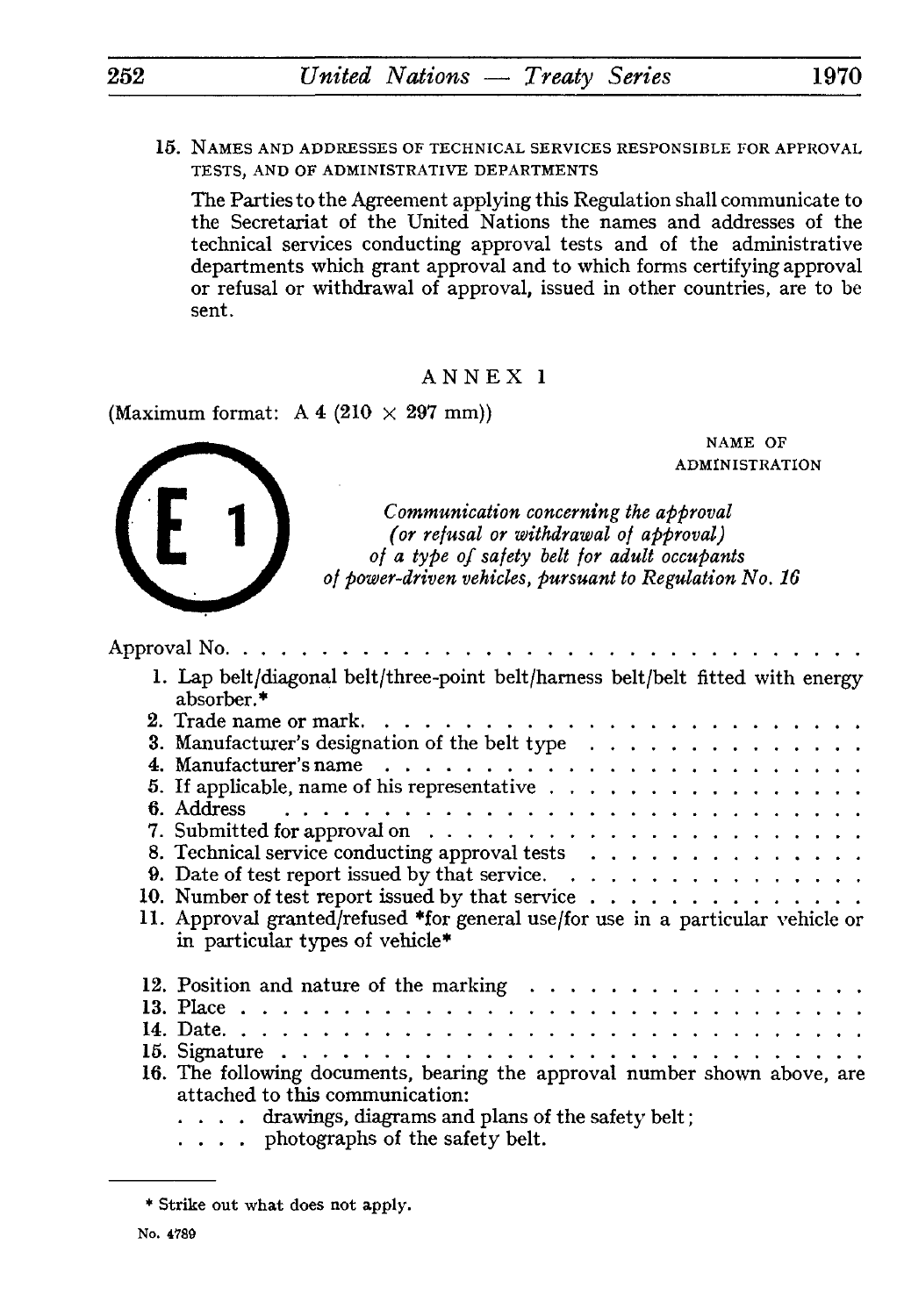# ANNEX 2 ARRANGEMENT OF THE APPROVAL MARK



The belt bearing the above approval mark is a three-point belt (" A ") approved in the Netherlands (E4) under the number 2439 and fitted with an energy absorber (e).



The belt bearing the above approval mark is a lap belt (" B ") approved in the Netherlands (E4) under the number 2439 and having no energy absorber.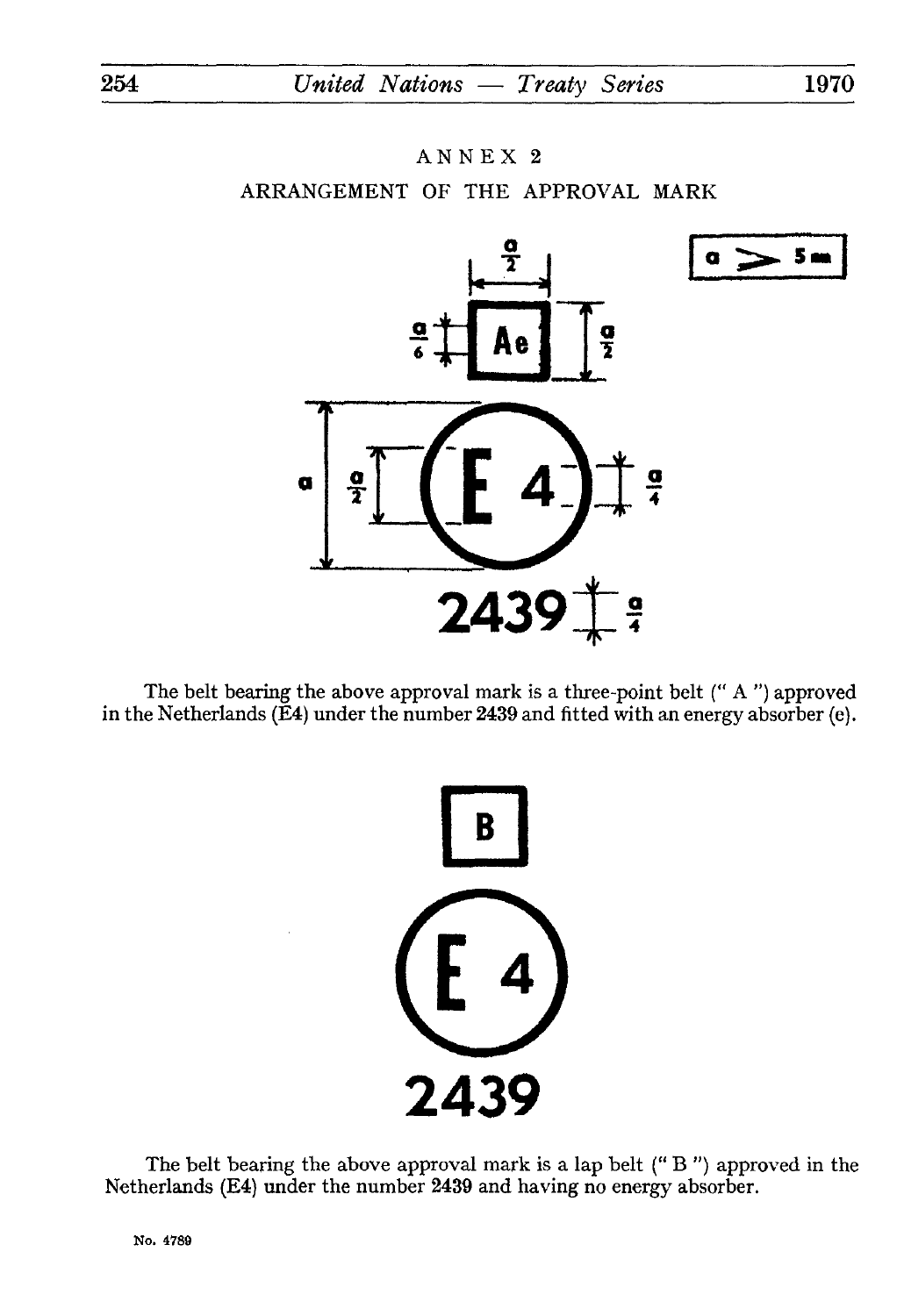**2439**

The belt bearing the above approval mark is a harness belt (" C ") approved in the Netherlands (E4) under the number 2439 and fitted with an energy absorber (e)



The belt bearing tha above approval mark is a diagonal belt (" D ") approved in the Nertherlands (E4) under the number 2439 and having no energy absorber.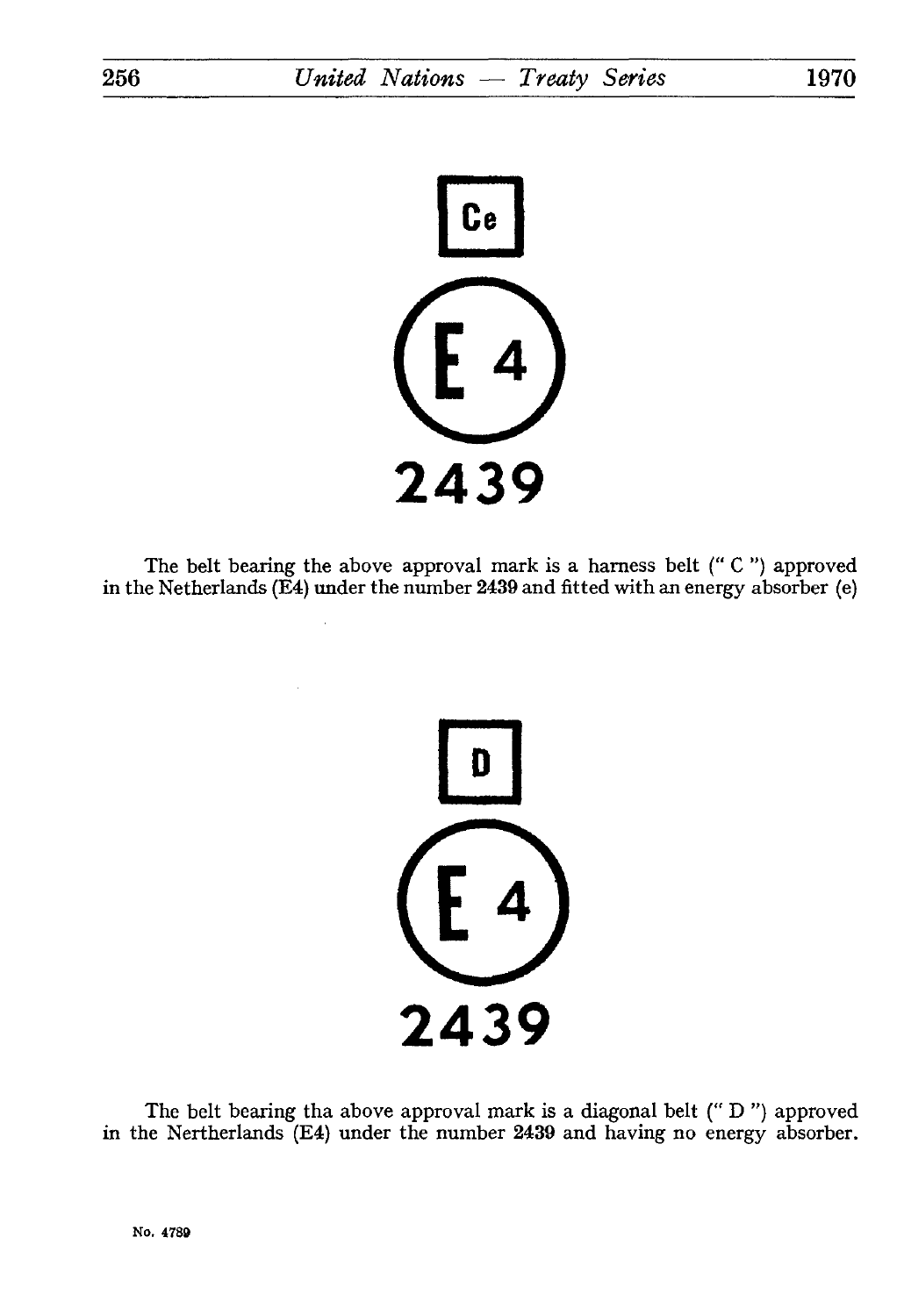## DESCRIPTION OF TROLLEY, SEAT AND ANCHORAGES

## 1. TROLLEY

The trolley, carrying the seat only, shall weigh  $400 \text{ kg} \pm 20 \text{ kg}$  (880 lbs  $\pm 44 \text{ lb}$ ).

## 2. SEAT

The seat shall be of rigid construction and present a smooth surface. The parti culars given in the diagram appended to this annex shall be respected, care being taken that no metal part can come into contact with the belt.

## 3. ANCHORAGES

The anchorages shall be positioned as shown in the diagram in appendix 1 to this annex. The points, which correspond to the arrangement of the anchorages, show where the ends of the belt are to be connected to the trolley or to the load transducer, as the case may be. The structure carrying the anchorages shall be rigid. The upper anchorage must not be displaced by more than 0.2 mm (0.08 in) in the longitudinal direction when a load of  $98 \text{ d}$  (100 kp; 220 lb) is applied to it in that direction.

#### 4. STOPPING DEVICE

This device consists of two identical absorbers mounted in parallel. Each absorber comprises This device consists of two identical abs<br>rber comprises<br>- an outer casing formed from a steel tube;<br>- a polymethane energy-absorber tube;

- rber comprises<br>- an outer casing formed from a steel tube;<br>- a polyurethane energy-absorber tube;<br>- a polished-steel olive-shaped knob per
- 
- an outer casing formed from a steel tube;<br>
 a polyurethane energy-absorber tube;<br>
 a polished-steel olive-shaped knob penetrating into the absorber; and<br>
 a shaft and an impact plate - a polyurethane energy-absor<br>- a polished-steel olive-shaped<br>- a shaft and an impact plate.
- 

The dimensions of the various parts of this absorber are shown in the diagrams reproduced in appendix 2 to this annex.

The characteristics of the absorbing material are given in appendix 3 to this annex.

The requirements which the stopping device must meet are given in annex 5.

Any device giving identical results can be accepted.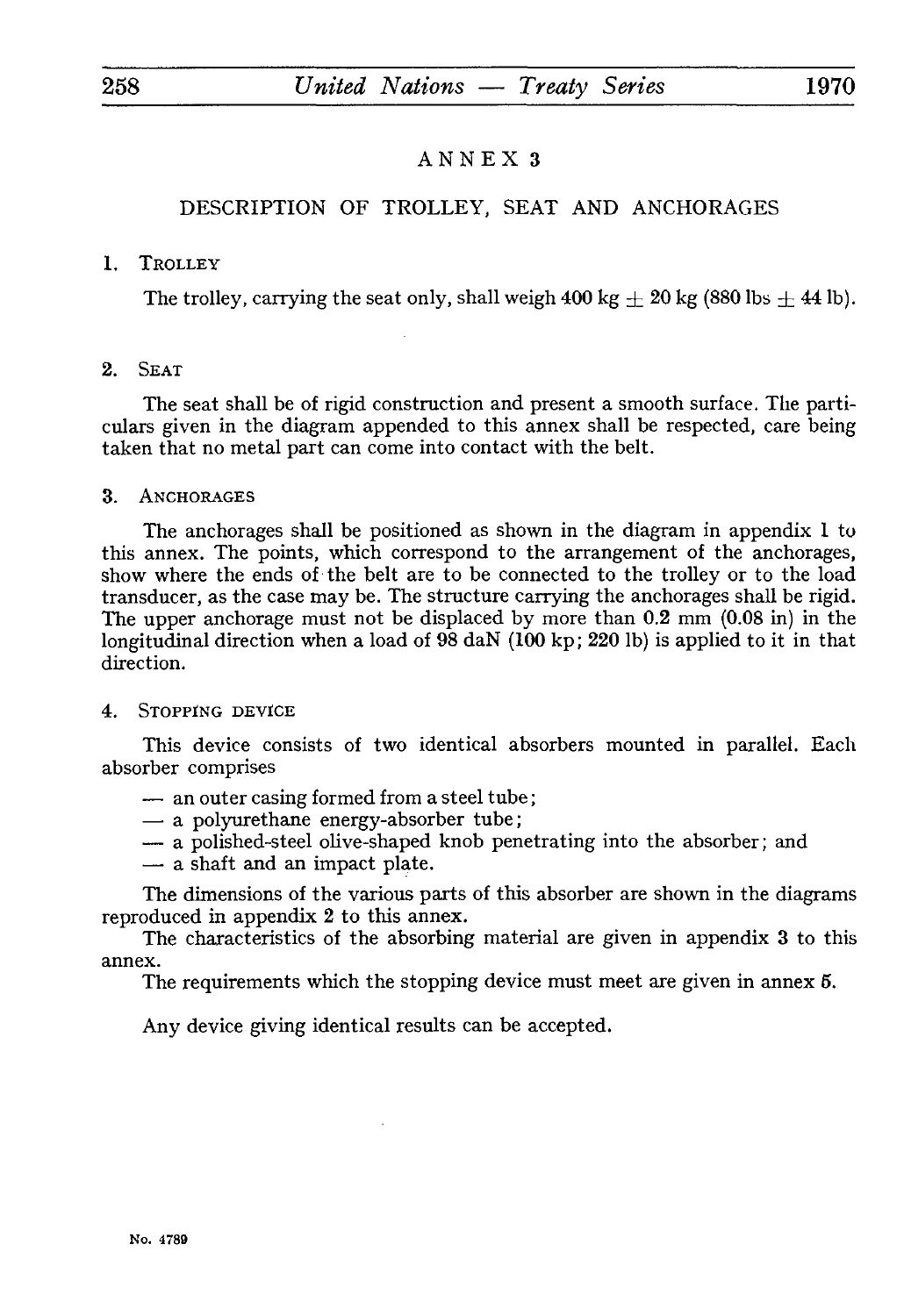

Dimensions in mm

# No. 4789

 $046I$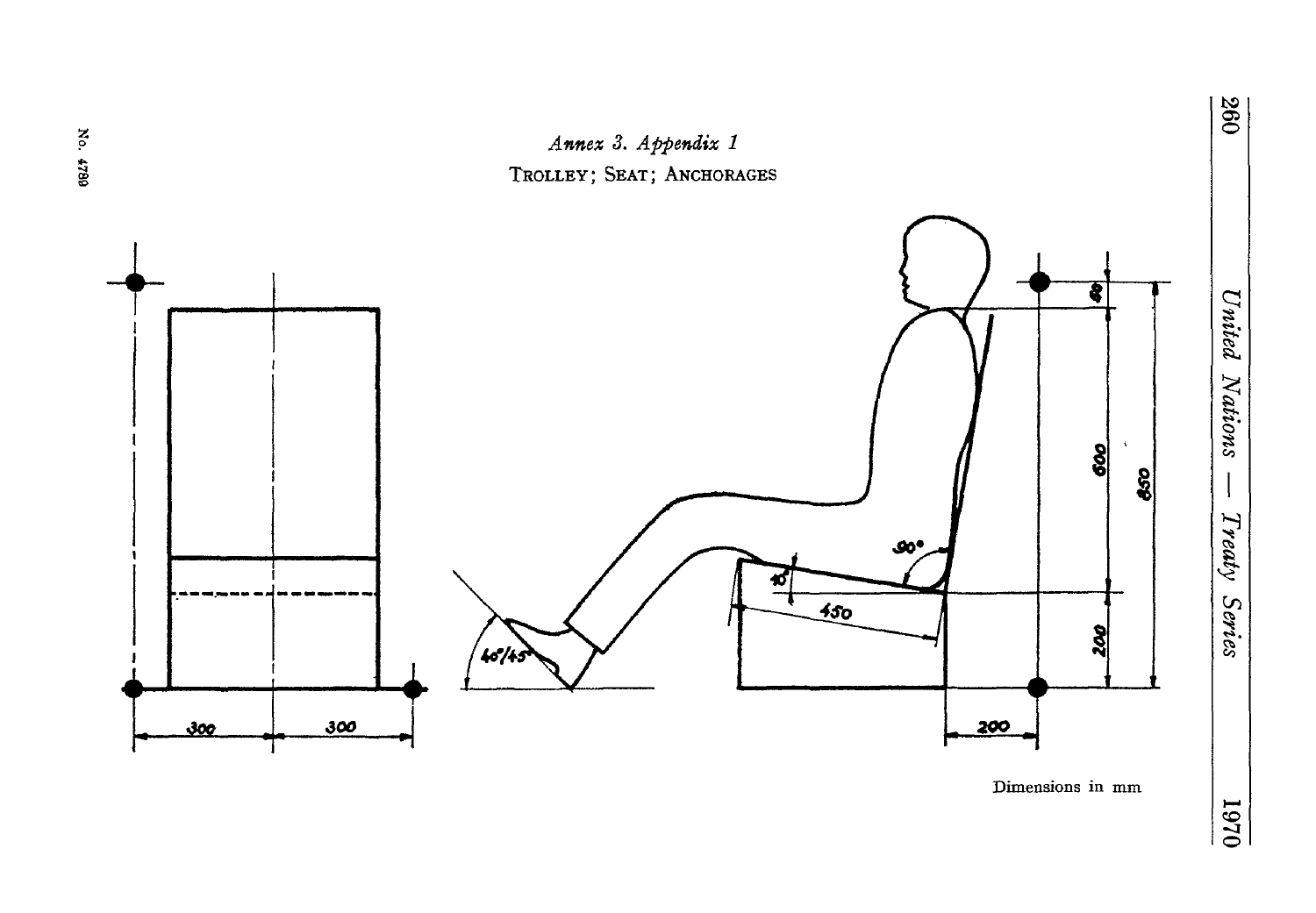

No. 4789

1970

FIGURE I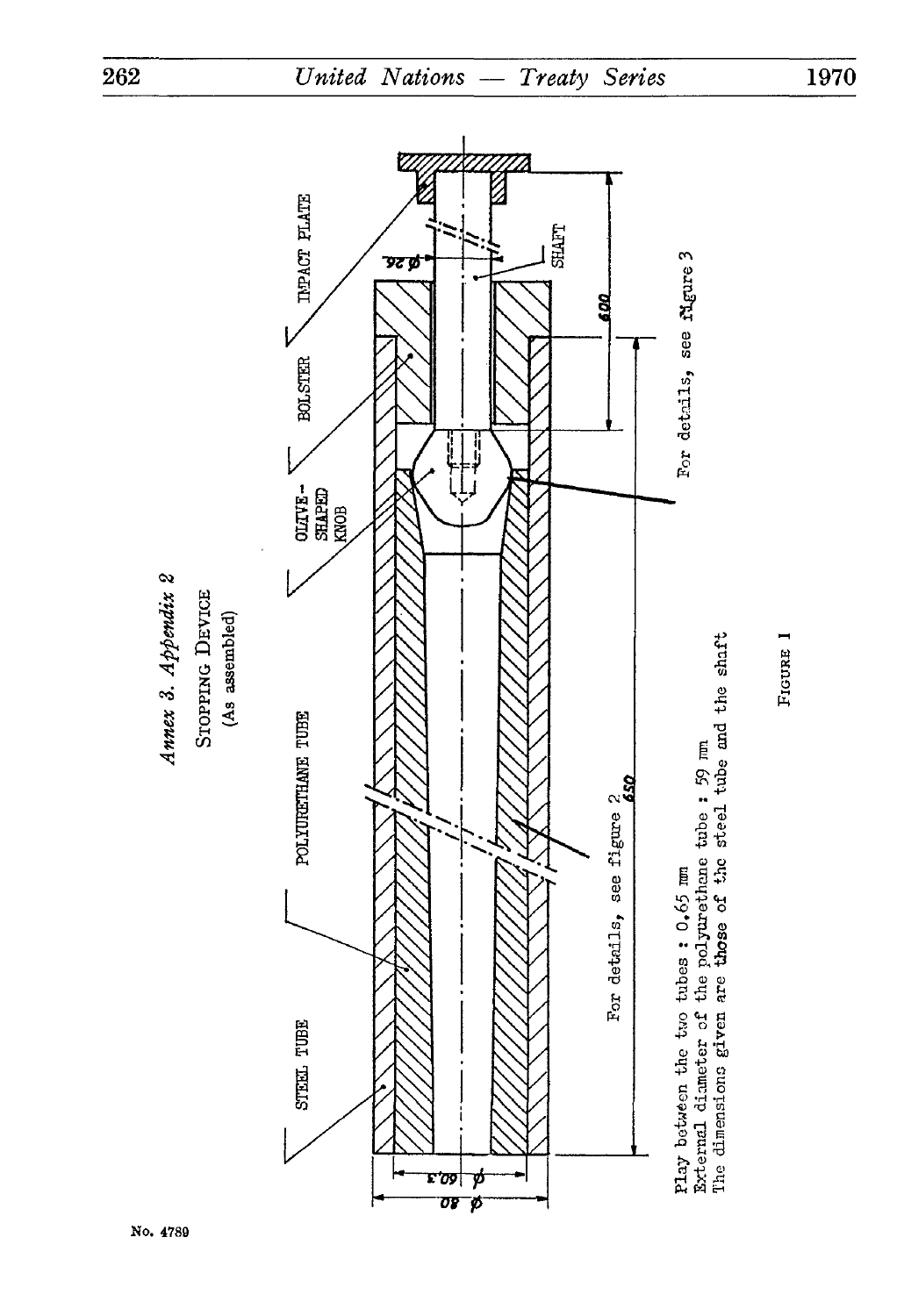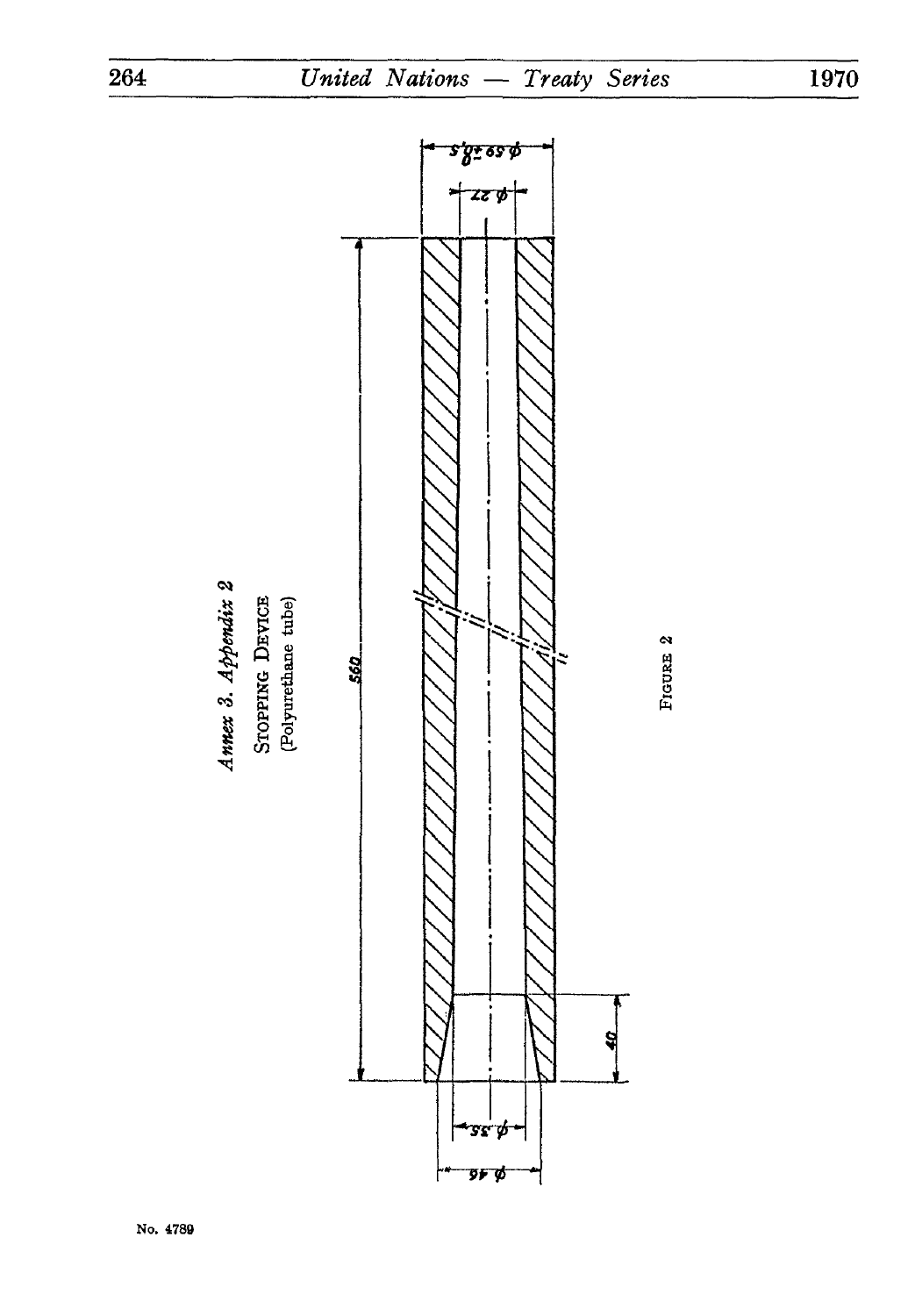

No. 4789



 $0\angle 6I$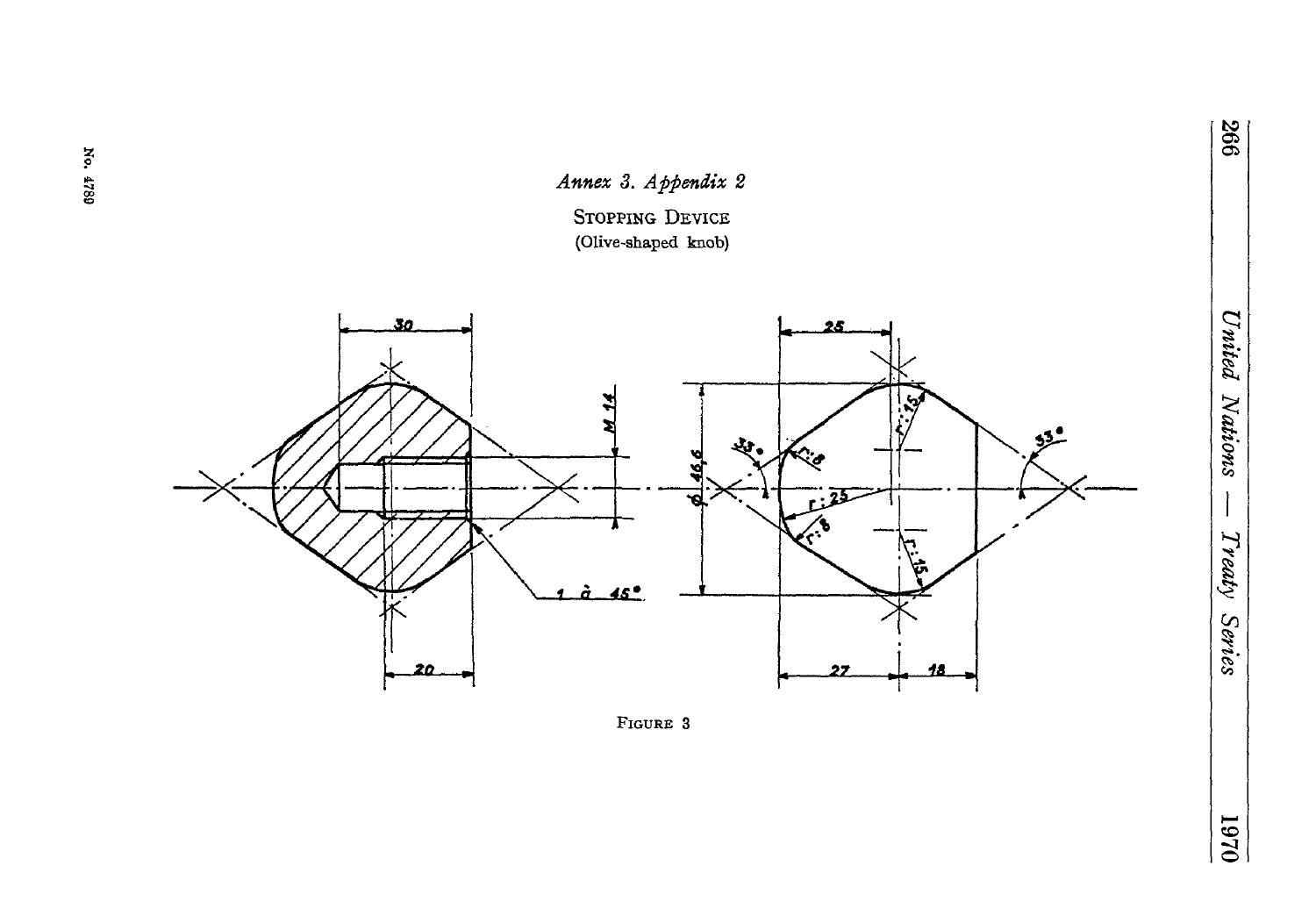*Annex 3. Appendix 3*

CHARACTERISTICS OF THE ABSORBING MATERIAL (ASTM Method D 735 unless otherwise stated)

Shore hardness A :  $95 + 2$ Breaking strength :  $R_0 \ge 350 \text{ kg/cm}^2$ Minimum elongation :  $A_0 \ge 400\%$ Module at 100 % elongation :  $\geq 110 \text{ kg/cm}^2$ at 300 % elongation :  $\geq 240 \text{ kg/cm}^2$ Low-temperature brittleness (ASTM Method D 736) : 5 hours at -50 °C Compression set (Method B) : 22 hours at 70° C  $<$  45°% Density at 25° C : 1.05 to 1.10 Ageing in air (ASTM Method D 573) : 70 hours at 100° C — Shore hardness: max. variation  $\pm$  3 — breaking strength: decrease  $< 10$  % of R<sub>0</sub> — elongation : decrease  $< 10$  % of  $A_0$ — weight : decrease  $\lt 1\%$ Immersion in oil (ASTM Method No. 1 Oil) : 70 hours at 100° C — Shore hardness: max. variation  $\pm 4$ — breaking strength : decrease  $< 15$ % of R<sub>0</sub> — elongation : decrease  $< 10\%$  of  $A_0$ — volume : swelling  $< 5 \%$ Immersion in oil (ASTM Method No. 3 Oil) : 70 hours at 100° C — breaking strength : decrease  $< 15\%$  of R<sub>0</sub> — elongation : decrease  $<$  15 % of A<sub>0</sub> — volume: swelling  $< 20 \%$ Immersion in distilled water: — breaking strength : decrease  $<$  35  $\%$  of R<sub>0</sub> 1 week at 70° C — elongation : increase  $< 20\%$  of  $A_0$ 

## ANNEX 4

## DESCRIPTION OF MANIKIN

1. GENERAL DESCRIPTION

The parts of the manikin shall have the dimensional and weight character istics appropriate to the corresponding parts of the body of a fiftieth-percentile adult male, as defined in tables 1 and 2 and figures 1 and 2.

The components of the manikin shall have a range of kinematic patterns (possibilities of relative movement) similar to those of an adult, as defined in table 2 and figure 2. The head, torso, arm and leg components shall have characteristics ensuring normal movement during impact. They shall include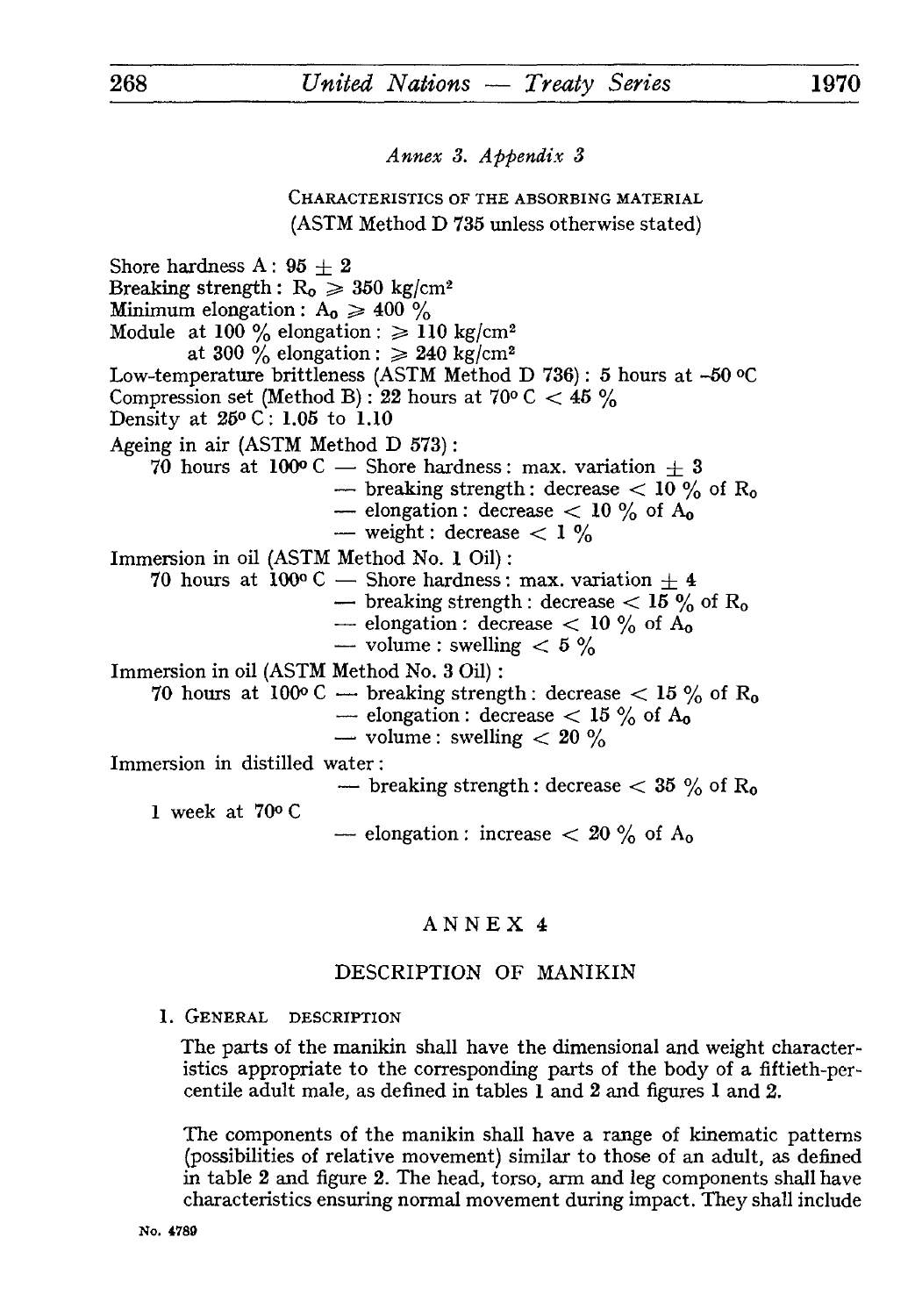functional equivalents of the spinal column, rib cage and sternum, pelvis, joints at the neck, shoulder, elbow, knee and hip, and exterior coverings.

## 2. MANIKIN-COMPONENT REQUIREMENTS

- 2.1. *Head:* The head shall consist of composite structures geometrically similar to those of the human head. The basic structure shall have an accessible interior ballast and a pliable external covering with appropriate surface contours. The connecting and supporting structure for the head shall be capable of maintaining an erect head position up to a horizontal accelera tion of 2 g. An internal cavity may be provided for instrumentation.
- 2.2. *Torso :* The connecting and supporting structures shall allow the manikin to maintain a simulated sitting position similar to that of a human occupant of a vehicle. The design of the connecting and supporting structures shall be such that the manikin, restrained at the knees by a belt, will bend forwards during acceleration.
- 2.2.1. *Shoulders:* The shoulder structures shall be geometrically and functionally similar to the human shoulder complex.
- 2.2.2. *Thorax:* The dynamic rigidity of the thorax shall be  $16 \pm 2$  kg/mm  $(900 \pm 100 \text{ lb/in})$ . This rigidity is determined by dividing the force applied to the thorax by the deflection within the range of 19-25 mm.
- 2.2.2.1. The dynamic rigidity of the thorax may be determined by using either a complete manikin or a thorax assembly only. When the complete manikin is used, the forward impact of a seated occupant is simulated. When only the thorax assembly is used, the total weight of thorax and mounting shall be  $20.4 + 2.3$  kg  $(45 + 5)$  lb).
- 2.2.2.2. Impact shall be made on a target  $6$  in (152 mm) in diameter, which may be covered with 0.5 in (13 mm) of padding material.
- 2.2.2.3. The centre of impact shall be on the vertical centreline of the sternum at a distance of 457  $\pm$  15 mm (18  $\pm$  0.5 in) from the top of the head of an erect manikin.
- 2.2.2.4. The major force axis shall be normal to the sternum.
- 2.2.2.5. The impact velocity shall be  $7 \pm 2$  m/s (22  $\pm$  7 ft/sec.).
- 2.2.2.6. The deflection of the sternum shall be determined by measuring the move ment of the sternum relative to the spinal column.
	- 2.2.3. The simulated abdominal structure shall be soft and pliable.
	- 2.2.4. The pelvic structure shall be geometrically similar to that of the human pelvis.
		- 2.3. The range of motion of each of the limb components is defined in table 2 and figure 2. All joints shall have adjustment devices which can be set to hold the components of the manikin in any position against an acceleration of 2 g in any direction.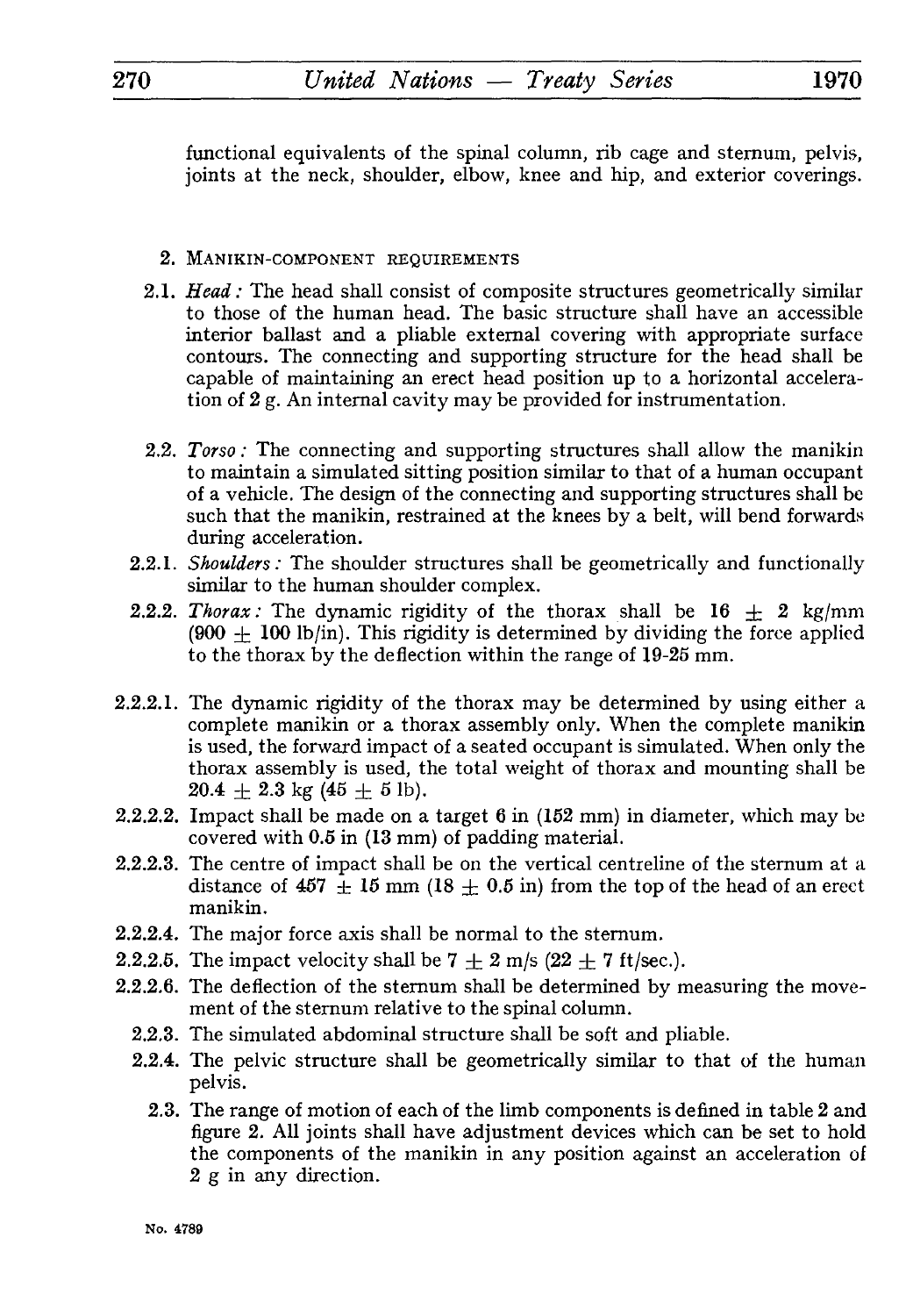- 3. The external covering of the manikin shall be soft, pliable, tear-resistant and elastic. The covering may be discontinuous except at torso sections in contact with belts during impact tests.
- 4. When measuring instrumentation is placed on or in the dummy, the masses and centres of gravity specified in figure 1 and table 1 shall be maintained.

## *Annex 4, Appendix*

FIG. 1. CENTRES OF GRAVITY, WEIGHTS AND DIMENSIONS OF BODY

(See table 1)



**No. 4789**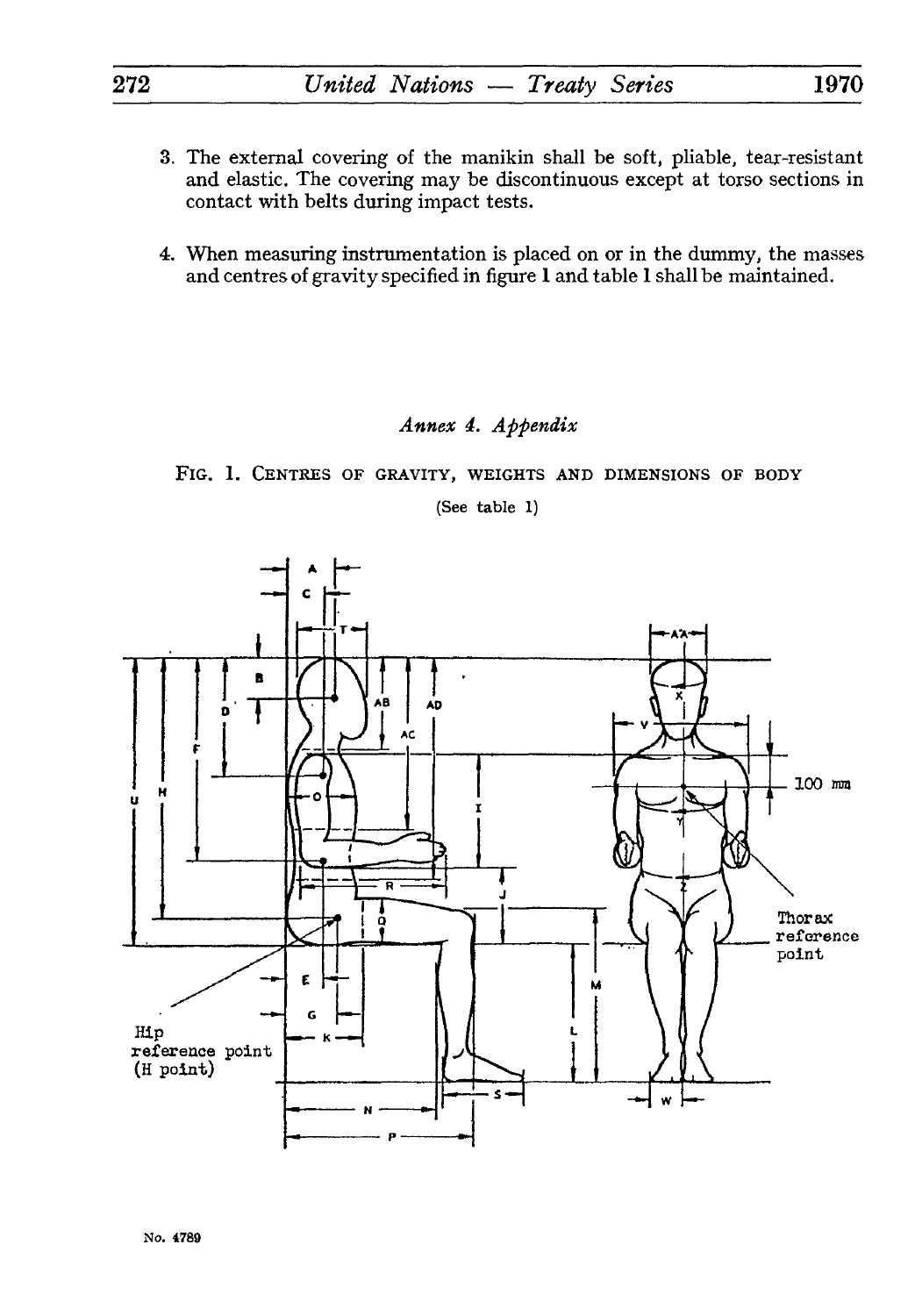# 274 *United Nations — Treaty Series* 1970

# *Table 1*

## CENTRES OF GRAVITY, WEIGHTS AND DIMENSIONS OF A FIFTIETH-PERCENTILE MALE BODY

## (See fig. 1)

| Letter<br>Designation                                                                                                    | Title                                                                                                                                                                                                                                                                                                                                                                                                                                                                       | Value                                                                                                                                                                                                                                                                                                                                                                                                                                |                                                                                                                                                                                                                                                                                                                                                                                   |  |
|--------------------------------------------------------------------------------------------------------------------------|-----------------------------------------------------------------------------------------------------------------------------------------------------------------------------------------------------------------------------------------------------------------------------------------------------------------------------------------------------------------------------------------------------------------------------------------------------------------------------|--------------------------------------------------------------------------------------------------------------------------------------------------------------------------------------------------------------------------------------------------------------------------------------------------------------------------------------------------------------------------------------------------------------------------------------|-----------------------------------------------------------------------------------------------------------------------------------------------------------------------------------------------------------------------------------------------------------------------------------------------------------------------------------------------------------------------------------|--|
| к<br>в<br>C<br>D<br>Ë.<br>F<br>G<br>н                                                                                    | Centres of gravity<br>Head (forward from backline of body)<br>Head (below top of head)<br>Shoulders (forward of backline)<br>Shoulders (below top of head)<br>Abdomen (forward of backline)<br>Abdomen (below top of head)<br>Buttocks (forward of backline)<br>Buttocks (below top of head)<br>Head-and-trunk whole (forward of backline)<br>Head-and-trunk whole (below top of head)                                                                                      | m<br>101.60<br>119.40<br>96.50<br>358.10<br>124.50<br>528.30<br>134.60<br>792.50<br>119.40<br>576.60                                                                                                                                                                                                                                                                                                                                 | ∙in.<br>4.0<br>4.7<br>3.8<br>14.1<br>4.9<br>20.8<br>5.3<br>31.2<br>4.7<br>22.7                                                                                                                                                                                                                                                                                                    |  |
|                                                                                                                          | Segment weights<br>Head<br>Shoulders and upper thorax<br>Lower thorax and upper abdomen<br>Lower abdomen, buttocks and upper thighs<br>Upper arm (each)<br>Forearn (each)<br>Hand (each)<br>Upper leg (each)<br>Lower leg (each)<br>Foot (each)<br>Total weight of test device                                                                                                                                                                                              | kg<br>5.073<br>$7.837 \div 0.150$<br>$10.419 \frac{1}{4} 0.150$<br>$16.988 \frac{1}{4} 0.2$<br>2.446<br>1.540)<br>2.174<br>0.634)<br>7.973<br>3.126)<br>4.394<br>1.268<br>$74.3 \pm 1.40$                                                                                                                                                                                                                                            | 1b.<br>11.2<br>17.3<br>23.0<br>37.5<br>5.4<br>3.4<br>1.4<br>17.6<br>6.9<br>2,8<br>$164 - 3$                                                                                                                                                                                                                                                                                       |  |
| AВ<br>ÆС<br>ΛD<br>Κ.<br>I<br>2<br>L<br>M<br>N<br>0<br>P<br>q<br>Ŕ<br>$\overline{s}$<br>'n<br>U<br>V<br>X<br>Y<br>Z<br>ΛA | Segment section lines<br>Hand<br>Shoulders<br>Abdomen<br><b>Buttocks</b><br>Shoulder-to-elbow length<br>Elbow rest height (erect)<br>Popliteal height<br>Knee height (sitting)<br>Buttock-popliteal length<br>Chest depth<br>Buttock-knee length<br>Thigh clearance<br>Elbow-to-finger-tip length<br>Foot length<br>Head length<br>Sitting height (erect)<br>Shoulder breadth<br>Head circumference<br>Chest circumference<br>Waist circumference (sitting)<br>Hand breadth | m<br>236,20<br>429.30<br>637.50<br>254,00<br>7.6<br>358.1<br>±12.7<br>241.3<br>$\ddot{\Xi}$<br>439.4<br>5.1<br>士<br>543.6<br>7.6<br>±.<br>7.6<br>495.3<br>±10.7<br>228.6<br>±<br>642.6<br>7.6<br>土<br>14.8<br>7.6<br>± 12.7<br>475<br>÷<br>266.7<br>5.1<br>士<br>195.6<br>5.1<br>±12.7<br>906.8<br>±10.2<br>454.7<br>$72.7$<br>$72.7$<br>$72.7$<br>$72.7$<br>$72.7$<br>$72.7$<br>$72.7$<br>$72.7$<br>571.5<br>957.6<br>838.2<br>154.9 | in.<br>9.5<br>16.9<br>25.1<br>10.0<br>$14.1 + 0.3$<br>9.5 $+ 0.5$<br>17.3 $+ 0.2$<br>31 / $+ 0.3$<br>21.4 – 0.3<br>$19.5 \pm 0.3$<br>$9.0 \pm 0.4$<br>$23.3 \pm 0.3$<br>$5.7 \pm 0.3$<br>$18.7 \pm 0.5$<br>$20.5 \pm 0.2$<br>$7.7 \pm 0.2$<br>35.7 $\pm 0.5$<br>$\begin{array}{l} 27.7 \\ 17.9 \\ 22.5 \\ 42.5 \\ 37.7 \\ \pm 1.0 \end{array}$<br>$33.0 \pm 1.0$<br>$6.1 \pm 0.2$ |  |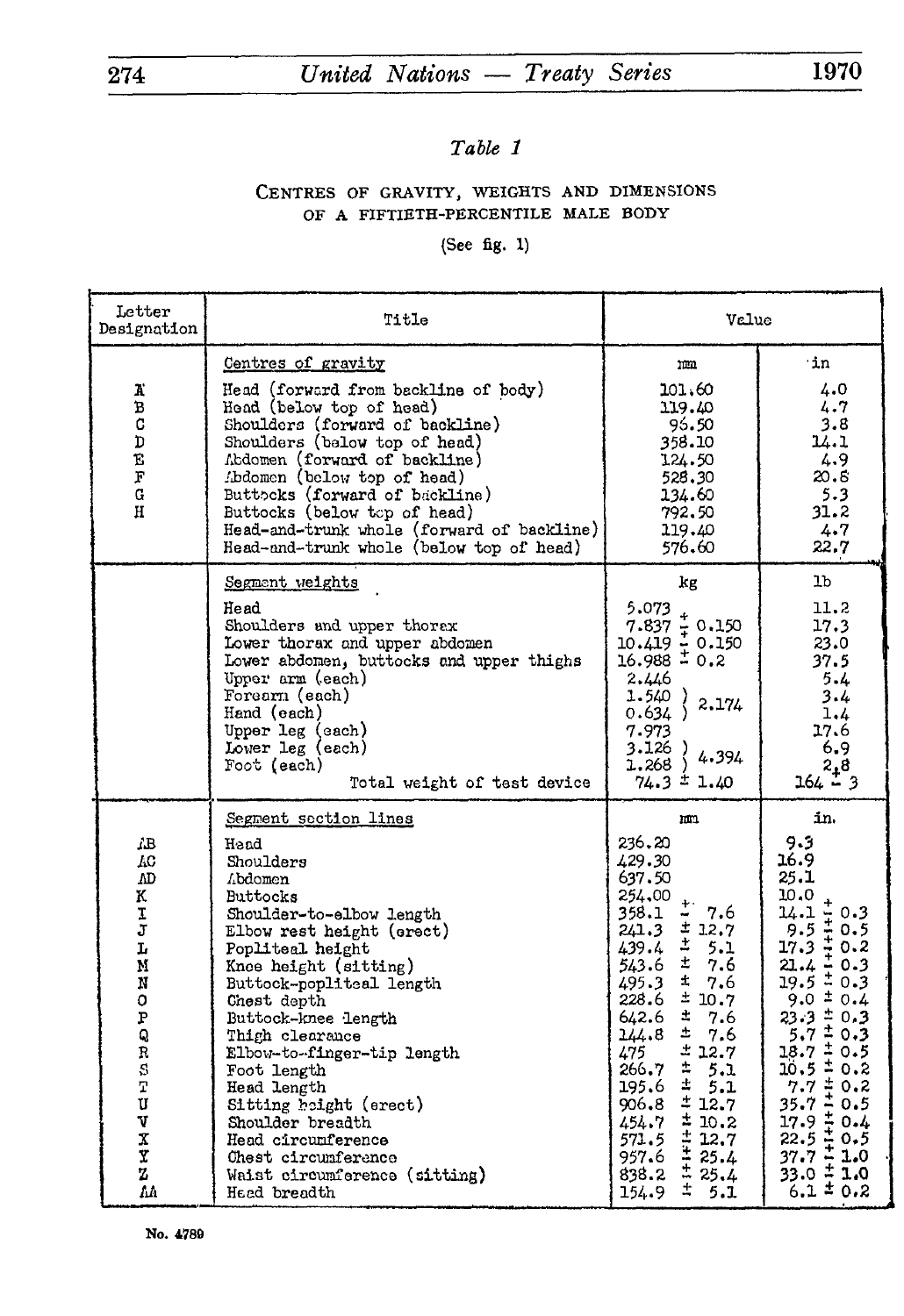# 276 *United Nations — Treaty Series* **1970**

## FIG. 2. RANGES OF MOTION

(See table 2)















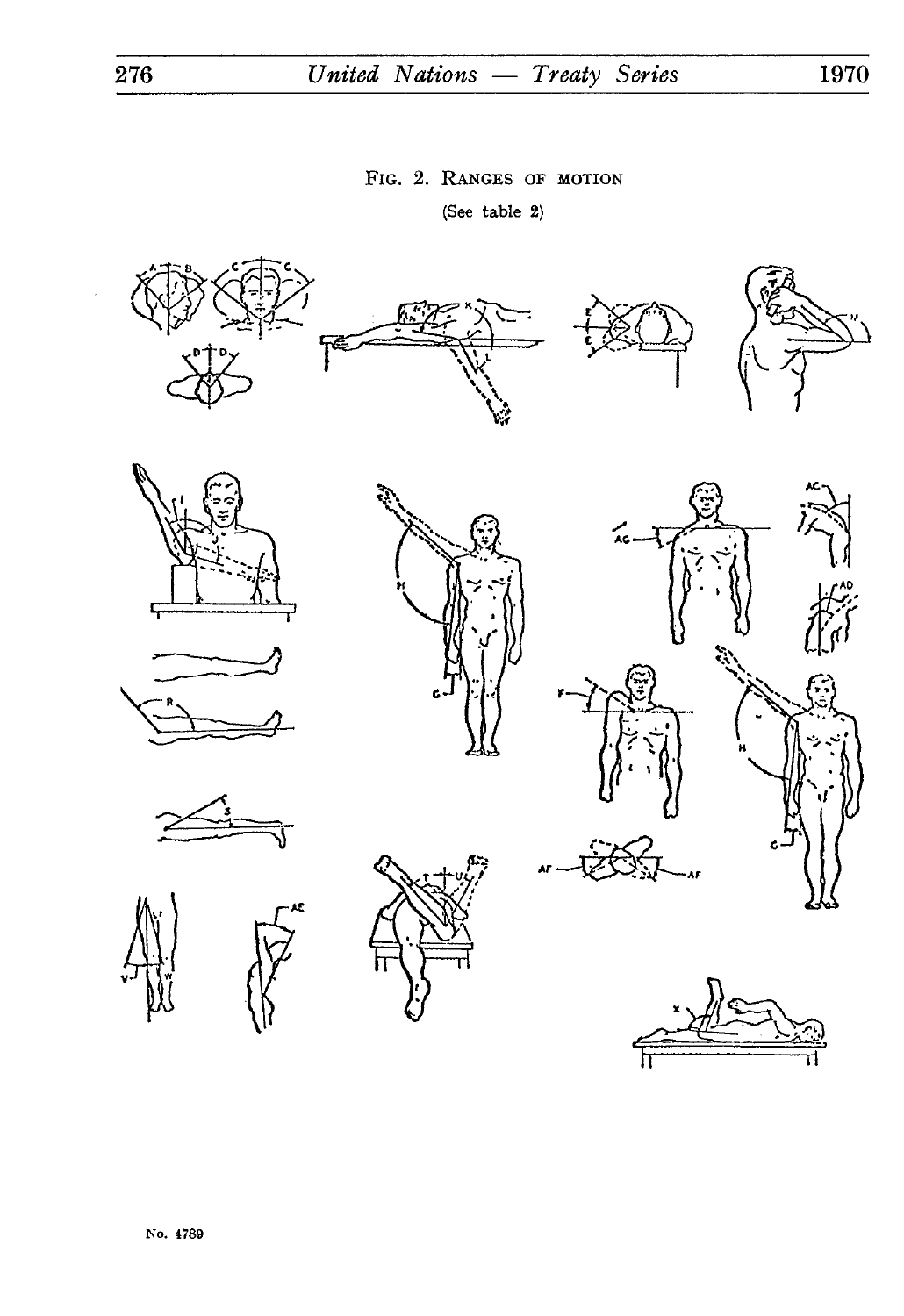## *Table 2*

## RANGES OF MOTION AND TERMINOLOGY

**NOTE :**

**The motions are described and measured from a referenced "anatomical position", which is**  defined as : "an erect standing posture". Some of the movements described in this list may be **best achieved mechanically by not simulating the normal anatomical relationships of the skeletal components.**

| Reference<br>letter         | Type of movement                                                                                                    | Angle, degrees                                                      |
|-----------------------------|---------------------------------------------------------------------------------------------------------------------|---------------------------------------------------------------------|
| В<br>A<br>C<br>D            | Head with respect to torso<br>Flaxion<br>Hyperextension<br>Lateral flexion<br>Rotation                              | $60 + 10$<br>$60 + 45$<br>$\pm$ 40 $\pm$ 10<br>$\pm$<br>$70 \pm 10$ |
| E<br>F<br>AG                | Shoulder girdle with respect to torso<br>Anterior-posterior excursion<br>Elevation<br>Depression                    | ± 10<br>$20 + 10$<br>$10 + 10$                                      |
| G<br>H<br>I<br>J<br>K<br>Ĩ, | Upper arm at shoulder<br>Adduction<br>Abduction<br>Medial rotation<br>Lateral rotation<br>Flexion<br>Hyperextension | $+10$<br>135<br>90<br>$+10$<br>$\Omega$<br>180<br>$+10$<br>60       |
| M                           | Forearm at elbow<br>Flexion                                                                                         | 135'                                                                |
| R<br>S<br>U<br>T<br>W<br>v  | Thigh at hip<br>Flexion<br>Hyperextension<br>Medial rotation<br>Lateral rotation<br>.dduction<br>Abduction          | 120'<br>45<br>$+10$<br>50<br>50<br>$+10$<br>10<br>50<br>10<br>÷     |
| X                           | Lower leg of knee<br>Floxion                                                                                        | 135'                                                                |
| AC<br>Æ<br>AD<br>ΛF         | Long axis of torso<br>Flexion<br>Hyperextension<br>Lateral flexion<br>Rotation                                      | 40 !<br>30<br>5<br>÷<br>35<br>+ 10<br>$+10$<br>35                   |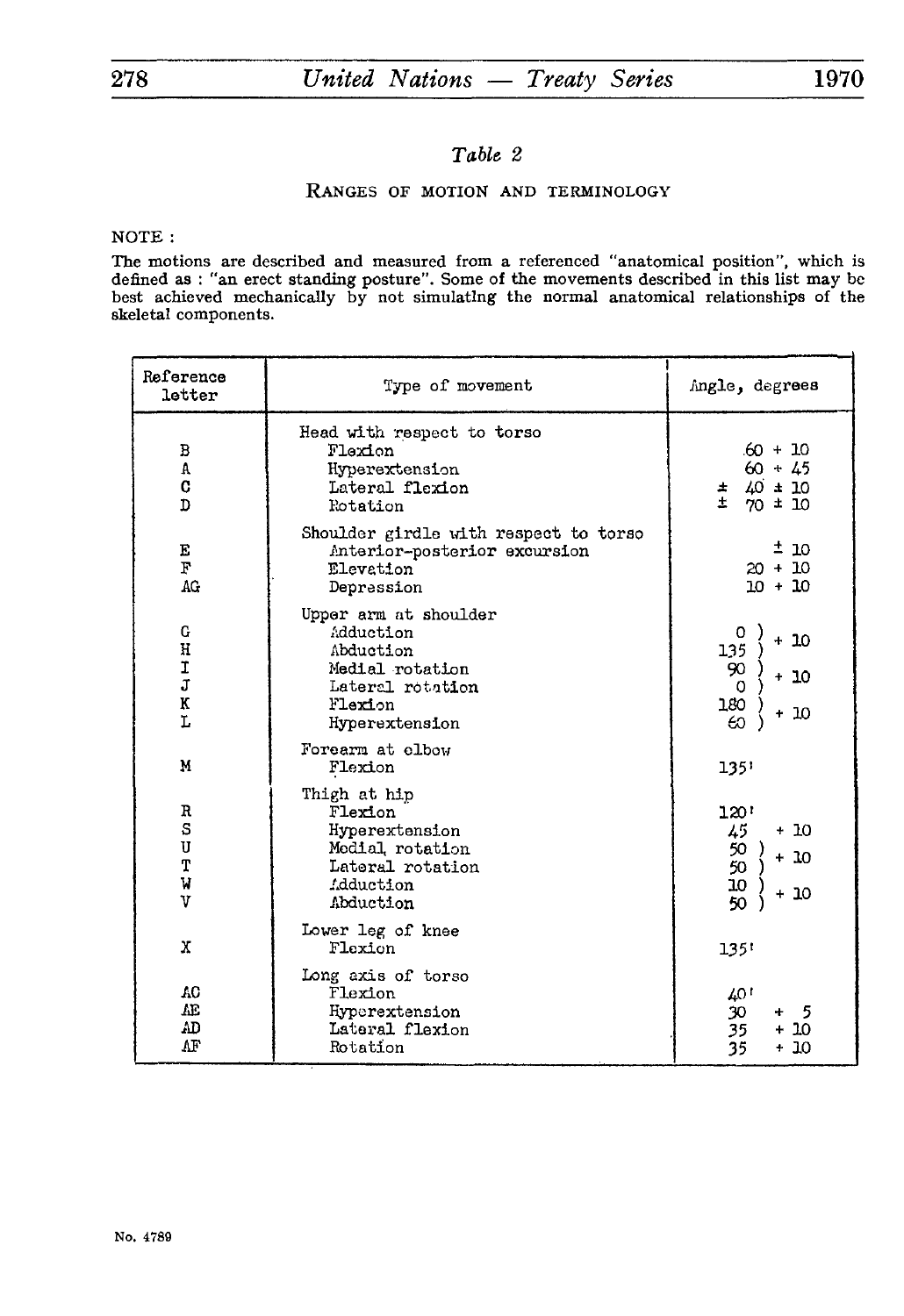DESCRIPTION OF CURVE OF TROLLEY'S DECELERATION AS A FUNCTION OF TIME





The deceleration curve of the trolley weighted with inert mass to produce a total weight of 455 kg  $\frac{+}{0}$   $\frac{20 \text{ kg}}{\text{kg}}$   $\left(1,000 \text{ lbs.} + \frac{44 \text{ lbs.}}{0 \text{ lbs.}}\right)$  must remain within the hatched area above.

FIG. i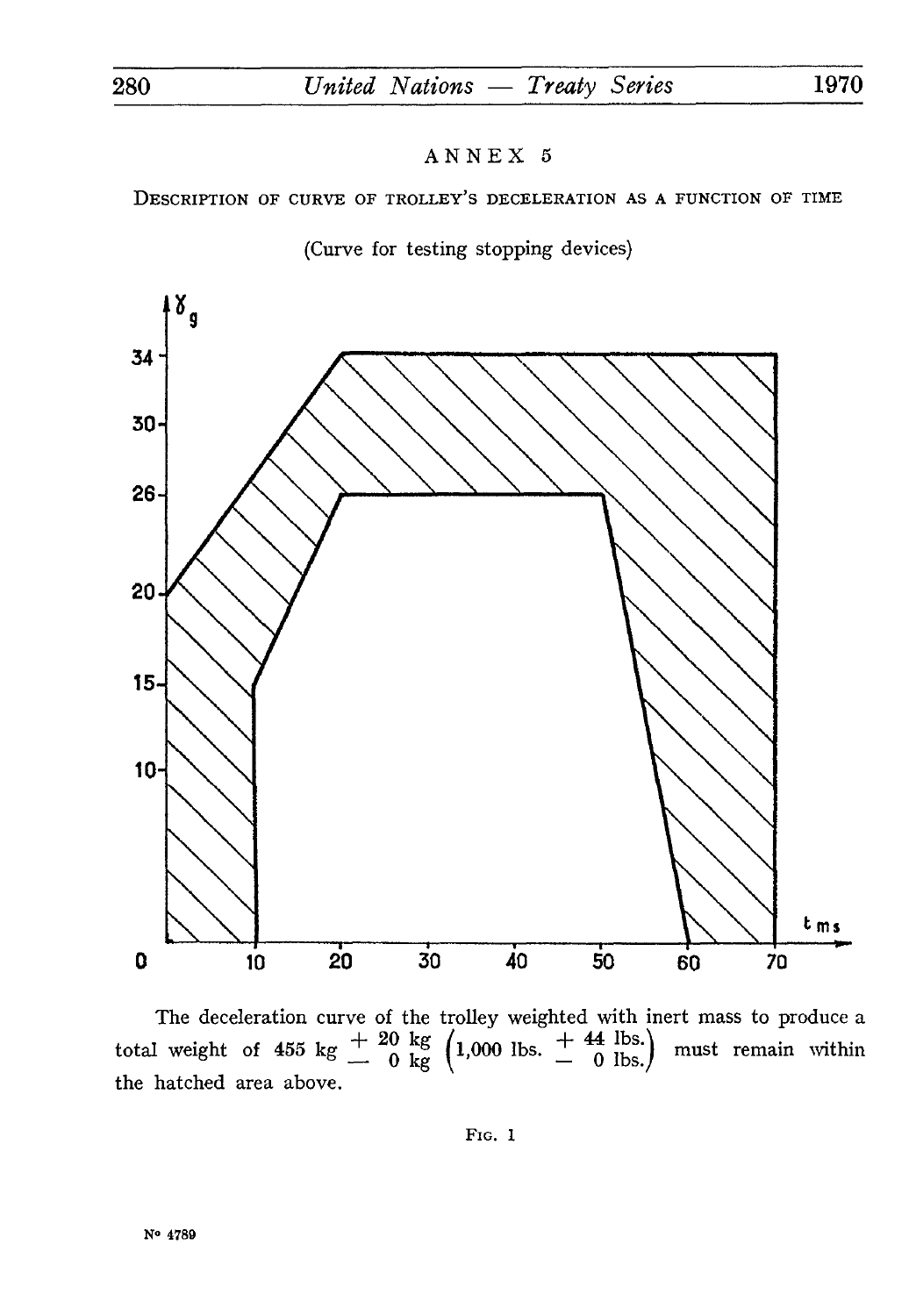## INSTRUCTIONS

Every safety belt shall be accompanied by instructions of the following content or kind in the language or languages of the country in which it is to be placed on sale:

1. The belt is designed to be used by only one person; it is not intended for children under six years old.

2. The belt must be attached to the anchorages provided by the vehicle manufacturer; if the vehicle is not equipped with such anchorages, the belt must be installed in accordance with the instructions of the belt manufacturer.

3. Instructions for correct use in such respects as :

— the need to avoid slack in the belts;

— how to use the belt so as best to protect the vehicle's occupant ;

- 
- the need to avoid twisting the straps during use;<br>— the need so to position the straps as to prevent their being worn or broken through chafing against sharp edges and the like;<br>
— stowage of the belt when not in use;<br>
— cleaning the belt;
- 
- 
- the need to replace the belt when it has been stressed through impact in which event a check of the belt anchorages is also to be recommended.

4. If the vehicle is delivered by its maker with safety belts installed, the ins tructions referred to in paragraphs 1 to 3 above need not be supplied by the belt manufacturer if they are included in the instruction manual for the vehicle.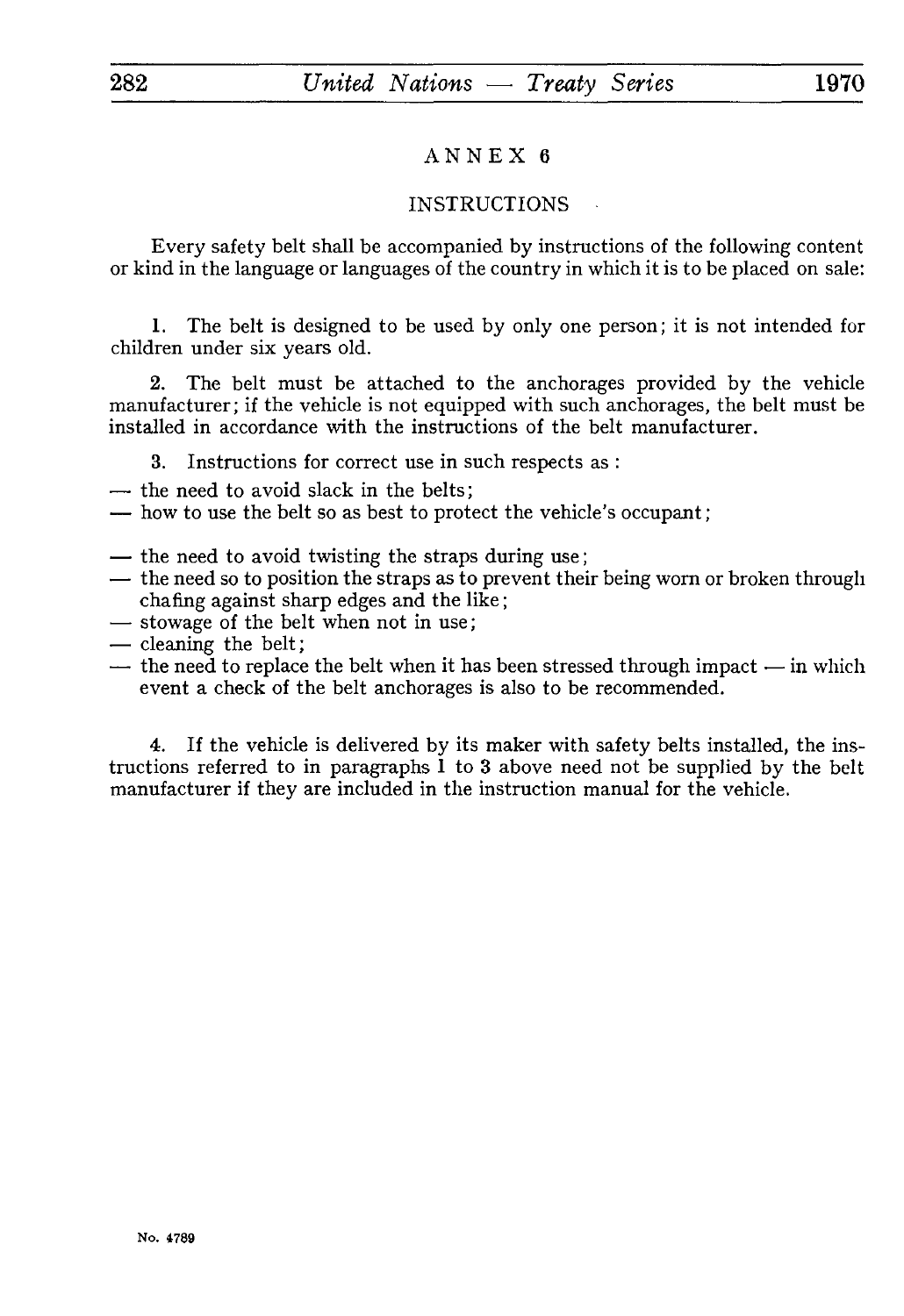# CHRONOLOGICAL ORDER OF TESTS

| Relevant                    |                                                  | Samples                      |                |   |                              |           |               |    |   |    |   |              |    |  |
|-----------------------------|--------------------------------------------------|------------------------------|----------------|---|------------------------------|-----------|---------------|----|---|----|---|--------------|----|--|
| provisions of<br>Regulation | Test                                             | Belt No.<br>Strap sample No. |                |   |                              |           |               |    |   |    |   |              |    |  |
| Paragraphs                  |                                                  | 1.                           | $\overline{c}$ | 3 | $\mathbf{L}$<br>$\mathbf{2}$ | $\vert$ 3 | $\mathcal{L}$ | 5  | 6 | 7  | 8 | 9            | 10 |  |
| 4:6.2.6.3.                  | Inspection of assembled<br>belt                  | $\mathbf x$                  |                |   |                              |           |               |    |   |    |   |              |    |  |
| 7.1.1.7.2.1.                |                                                  |                              |                |   |                              |           |               |    |   |    |   |              |    |  |
| 7.2.2.7.3.1.                |                                                  |                              |                |   |                              |           |               |    |   |    |   |              |    |  |
| 7.3.2.3.1.1.                |                                                  |                              |                |   |                              |           |               |    |   |    |   |              |    |  |
| 7.1.2.10.2.                 | Corrosion tests on all<br>rigid parts            |                              |                | x |                              |           |               |    |   |    |   |              |    |  |
| 7.2.5.10.5.1.               | Strength of buckle                               |                              |                | x |                              |           |               |    |   |    |   |              |    |  |
| 7.3.3.10.5.1.               | Strength of adjusting<br>device                  |                              |                | x |                              |           |               |    |   |    |   |              |    |  |
| 7.4.10.5.2.                 | Strength of attach-<br>ments                     |                              |                | x |                              |           |               |    |   |    |   |              |    |  |
| 8.2.10.3.1.<br>10.4.        | Strength of strap after<br>room-conditioning     |                              |                |   | $\mathbf x$                  |           |               |    |   |    |   |              |    |  |
| 8.1.2.10.4.                 | Check of strap width                             |                              |                |   | $\mathbf x$                  |           |               |    |   |    |   |              |    |  |
| 8.3.10.4.                   | Strength of strap after<br>special conditioning: |                              |                |   |                              |           |               |    |   |    |   |              |    |  |
| 10.3.2.                     | light-conditioning                               |                              |                |   |                              | $\infty$  |               |    |   |    |   |              |    |  |
| 10.3.3.                     | cold-conditioning                                |                              |                |   |                              |           |               | xx |   |    |   |              |    |  |
| 10.3.4.                     | heat-conditioning                                |                              |                |   |                              |           |               |    |   | xx |   |              |    |  |
| 10.3.5.                     | exposure to water                                |                              |                |   |                              |           |               |    |   |    |   | $\mathbf{x}$ |    |  |
| 10.6.1.7.2.3.               | Conditioning of buckle                           | x                            | x              |   |                              |           |               |    |   |    |   |              |    |  |
| 9.10.6.<br>10.7.5.          | Dynamic test of<br>assembled belt                | ʻx                           | x              |   |                              |           |               |    |   |    |   |              |    |  |
| 7.2.4.10.7.                 | Buckle-opening test                              | x                            | x              |   |                              |           |               |    |   |    |   |              |    |  |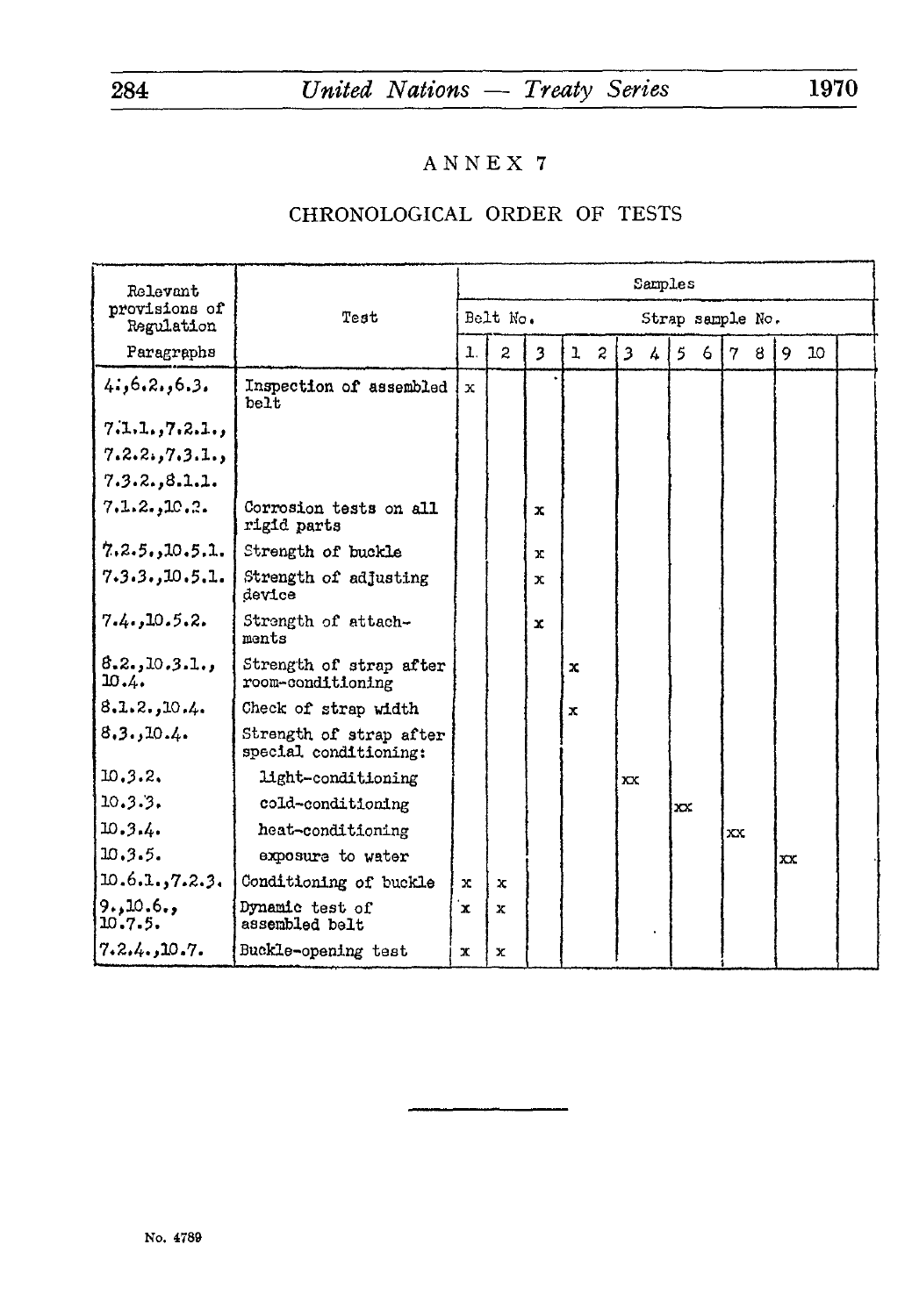ENTRY INTO FORCE OF REGULATION No. 17 (UNIFORM PROVISIONS CONCERNING THE APPROVAL OF VEHICLES WITH REGARD TO THE STRENGTH OF THE SEATS AND OF THEIR ANCHORAGES) AS AN ANNEX TO THE AGREEMENT OF 20 MARCH 1958 *<sup>1</sup>* CONCERNING THE ADOPTION OF UNIFORM CONDITIONS OF APPROVAL AND RECIPRO CAL RECOGNITION OF APPROVAL FOR MOTOR VEHICLE EQUIPMENT AND PARTS

The said Regulation came into force on 1 December 1970 in respect of France and the Netherlands, in accordance with article 1 (5) of the Agreement.

*Authentic texts of the Regulation: English and French. Registered* ex officio *on 1 December 1970.*

1. SCOPE

This Regulation applies to seats of private cars and to their attachment fittings, adjustment and mounting. It does not apply to seats with built-in seat belt anchorages, to folding (" tip up ") seats, or to side-facing or rear ward-facing seats.

2. DEFINITIONS

For the purposes of this Regulation,

- 2.1. " *Approval of a vehicle "* means the approval of a vehicle type with regard to the strength of the seats and of their anchorages;
- 2.2. " *Vehicle type "* means a category of power-driven vehicles which do not differ in such essential respects as:
- 2.2.1. the structure, shape, dimensions and materials of the seats;
- 2.2.2. the types and dimensions of the seat-back adjustment and locking systems;
- 2.2.3. the type and dimensions of the seat anchorage and of the affected parts of the vehicle-body shell;
	- 2.3. " *Anchorage "* means the system by which the seat assembly is secured to the vehicle-body shell, including the affected parts of the vehicle-body shell ;
	- 2.4. " *Adjustment system "* means the device by which the seat or its parts can be adjusted to a position suited to the morphology of the seated occupant ; this device may, in particular, permit of:
- 2.4.1. longitudinal displacement;
- 2.4.2. vertical displacement;
- 2.4.3. angular displacement;
	- 2.5. " *Displacement system "* means a device enabling the seat or one of its parts to be displaced angulary or longitudinally, without a fixed intermediate position, to facilitate access by passengers;

<sup>1</sup> See note 1 on p. 232 of this volume.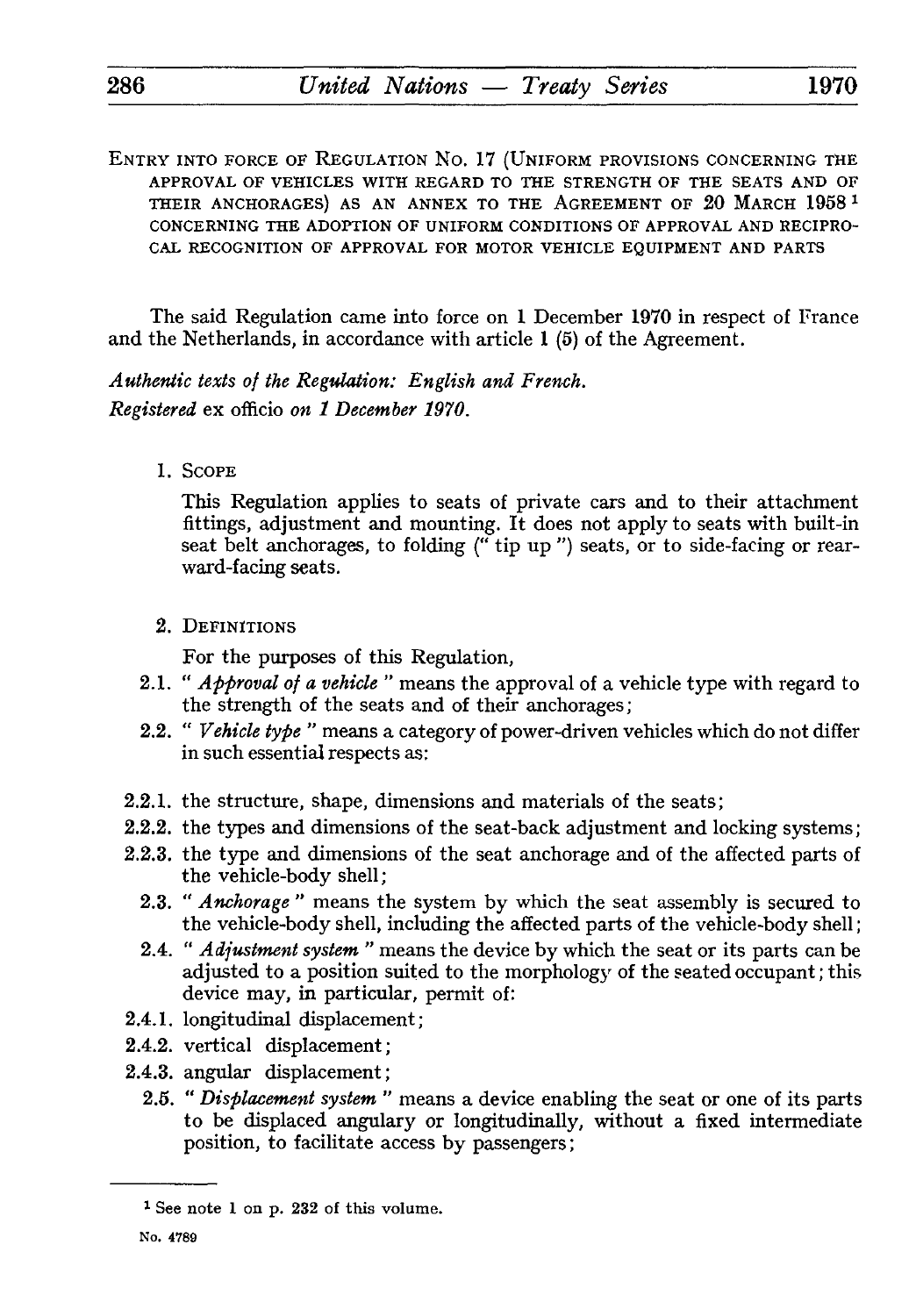- 2.6. " *Locking system "* means a device ensuring that the seat and its parts are maintained in the position of use ;
- 2.7. " *Folding (tip-up) seat "* means a seat whose back can be folded forward onto the seat and whose seat can be pivoted forward in relation to the floor.
	- 3. APPLICATION FOR APPROVAL
- 3.1. The application for approval of a vehicle type with regard to the strength of the seats and of their anchorages shall be submitted by the vehicle manufacturer or by his duly accredited representative.
- 3.2. It shall be accompanied by the undermentioned documents in triplicate and by the following particulars:
- 3.2.1. a detailed description of the vehicle type with regard to the design of the seats, of their anchorage, and of their adjustment and locking systems;
- 3.2.2. drawings, on an appropriate scale and in sufficient detail, of the seats, of their anchorage to the vehicle, and of their adjustment and locking systems.
	- 3.3. There shall be submitted to the technical service responsible for conducting the approval tests:
- 3.3.1. a vehicle which is representative of the vehicle type to be approved; and
- 3.3.2. an additional set of the seats with which the vehicle is equipped, with their anchorages.
	- 4. APPROVAL
	- 4.1. If the vehicle type submitted for approval pursuant to this Regulation meets the requirements of paragraphs 5 to 7 below, approval of that vehicle type shall be granted.
	- 4.2. An approval number shall be assigned to each type approved. The same Contracting Party may not assign the same number either to the same vehicle type equipped with other types of seats or with seats anchored differently to the vehicle, or to another vehicle type.
	- 4.3. Notice of approval or of refusal of approval of a vehicle type pursuant to this Regulation shall be communicated to the Parties to the Agreement *<sup>1</sup>* which apply this Regulation by means of a form conforming to the model in annex 1 to the Regulation and of drawings of the seats and their anchorages, supplied by the applicant for approval, in a format not exceeding  $A \, 4$  $(210 \times 297 \text{ mm})$  or folded to that format and on an appropriate scale.
	- 4.4. There shall be affixed, conspicuously and in a readily accessible place spe cified on the approval form, to every vehicle conforming to a vehicle type approved under this Regulation, an international approval mark consisting of:

<sup>1</sup> United Nations, *Treaty Series,* **vol.** 335, p. 211.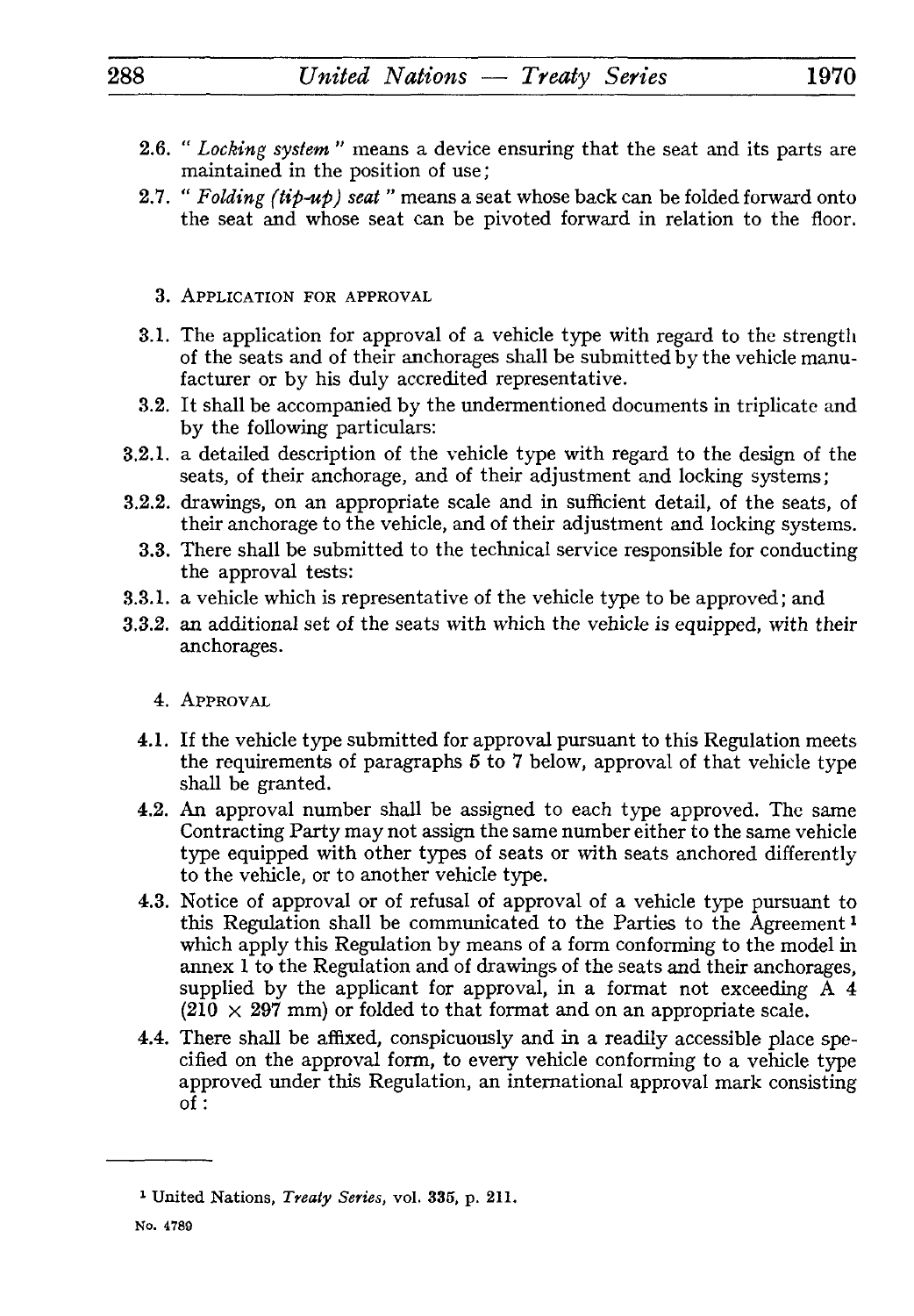- 4.4.1. a circle surrounding the letter " E " followed by the distinguishing number of the country which has granted approval; \*
- 4.4.2. the number of this Regulation, followed by the letter " $R$ ", a dash and the approval number, below the circle.
	- 4.5. The approval mark shall be clearly legible and be indelible.
	- 4.6. Annex 2 to this Regulation gives an example of the arrangement of the approval mark.
		- 5. GENERAL SPECIFICATIONS
	- *5.1.* Every adjustment and displacement system provided shall incorporate a locking system, which shall operate automatically.
	- 5.2. The unlocking control for a device as referred to in paragraph 2.5. shall be easily accessible, even to the occupant of the seat immediately behind the seat concerned.
		- 6. TESTS
	- 6.1. *Test of strength of seat back and of its locking systems*
- 6.1.1. For this test, the seat back, if adjustable, shall be locked in a position cor responding to a rearward inclination of as close as possible to 25° from the vertical of the reference line of the torso of the maniking described in annex 3, unless otherwise prescribed by the manufacturer.
- 6.1.2. A force producing a moment of 53 mdaN (54 mkgf, 4,700 inch-pounds) in relation to the H point shall be applied longitudinally and rearwards to the upper part of the seat-back frame through a component simulating the back of the manikin shown in annex 3 to this Regulation.
	- 6.2. *Test of strength of seat anchorage and of seat locking systems*
- 6.2.1. The systems shall, in all seated positions, withstand the forces prescribed in paragraph 6.2.2. Nevertheless, this requirement shall be seemed to be met if the test carried out in the positions specified in paragraph 6.2.5. and, where appropriate, in paragraph 6.2.6. is satisfactory.
- 6.2.2. A horizontal longitudinal force passing through the centre of gravity of the complete seat and equal to 20 times the weight of the complete seat shall be applied to the seat frame. Two tests shall be performed on the same seat, the force being applied once in the forward and once in the rearward direc tion. If the seat comprises separate parts each secured to the frame, the tests shall be performed on each part in the manner described above. If the seat comprises components secured in part to the vehicle-body shell and supporting one another by some of their parts, the tests shall be performed

<sup>\* 1</sup> for the Federal Republic of Germany, 2 for France, 3 for Italy, 4 for the Netherlands, 5 for Sweden, 6 for Belgium, 7 for Hungary, 8 for Czechoslovakia, 9 for Spain, 10 for Yugoslavia and 11 for the United Kingdom; subsequent numbers shall be assigned to other countries in the chronological order in which they ratify the Agreement concerning the Adoption of Uniform Conditions of Approval and Reciprocal Recognition of Approval for Motor Vehicle Equipment and Parts, or in which they accede to that Agreement, and the numbers thus assigned shall be communicated by the Secretary-General of the United Nations to the Contracting Parties to the Agreement.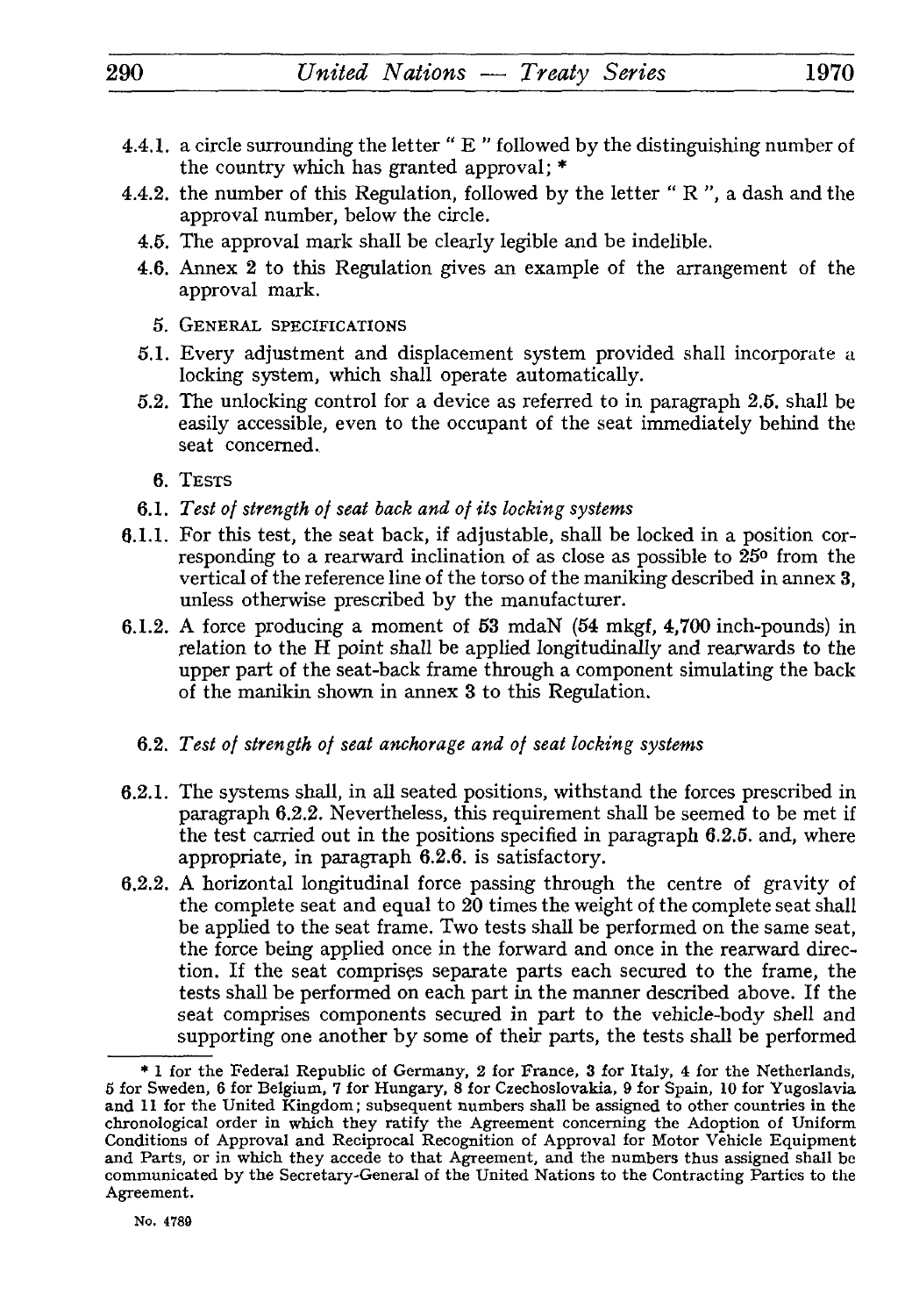simultaneously by applying to the centre of gravity of each part the forces corresponding to each component considered separately.

- 6.2.3. For the test prescribed in paragraph 6.2.1., the link between the seat back and the cushion may be reinforced, on condition that the reinforcing compo nents are secured to the frame of the seat back level with the point of appli cation of the force, and at the most forward point of the frame of the cushion.
- 6.2.4. The conditions prescribed in paragraph 6.2.2. above may be regarded as met if two forces, each equal to one-half of the prescribed force, are applied level with the centre of gravity to the lateral load-bearing components of the seat frame.
- 6.2.5. The seat shall be tested
- 6.2.5.1. in the position in which the occupant is seated furthest forward, the cushion being placed in the highest forward position when the force is applied in a forward direction; and
- 6.2.5.2. in the position in which the occupant is seated furthest rearward, the cushion being placed in the lowest rearward position when the force is applied in a rearward direction.
	- 6.2.6. In cases where the arrangement of the locking systems is manifestly such that in a seat position other than those defined in paragraphs 6.2.5.1. and 6.2.5.2 a distribution of the forces on the locking systems and seat anchorage would be less favourable than with the configurations defined in those paragraphs, the tests shall be repeated in that seat position.
		- 6.3. *Tests of resistance of locking systems to inertia effects*
	- 6.3.1. If a horizontal longitudinal acceleration of 20 g is applied in the forward and in the rearward direction to the seat assembly, no release of the locking systems shall be determinable.
	- 6.3.2. A calculation of inertia effects on all components of the locking systems may be accepted in place of the dynamic test prescribed in paragraph 6.3.1. above. Frictional forces shall be disregarded in such a calculation.
		- 6.4. Equivalent methods of testing shall be permitted provided that the results specified in paragraphs 6.1., 6.2. and 6.3. above can be obtained either entirely by means of the substitute test or by calculation from the results of the substitute test. If any method other than that described in para graphs 6.1., 6.2. and 6.3. above is used, proof of its equivalence shall be required.
			- 7. INSPECTION
		- 7.1. No failure shall be determinable in the seat frame or in the seat anchoring, adjustment and displacement systems or their locking devices during the tests prescribed in paragraphs 6.1. and 6.2. The adjustment and displace ment systems and their locking devices shall not, however, be required to be in working order after these tests. The displacement system referred to in paragraph 2.5. must, however, be capable of being unlocked after testing.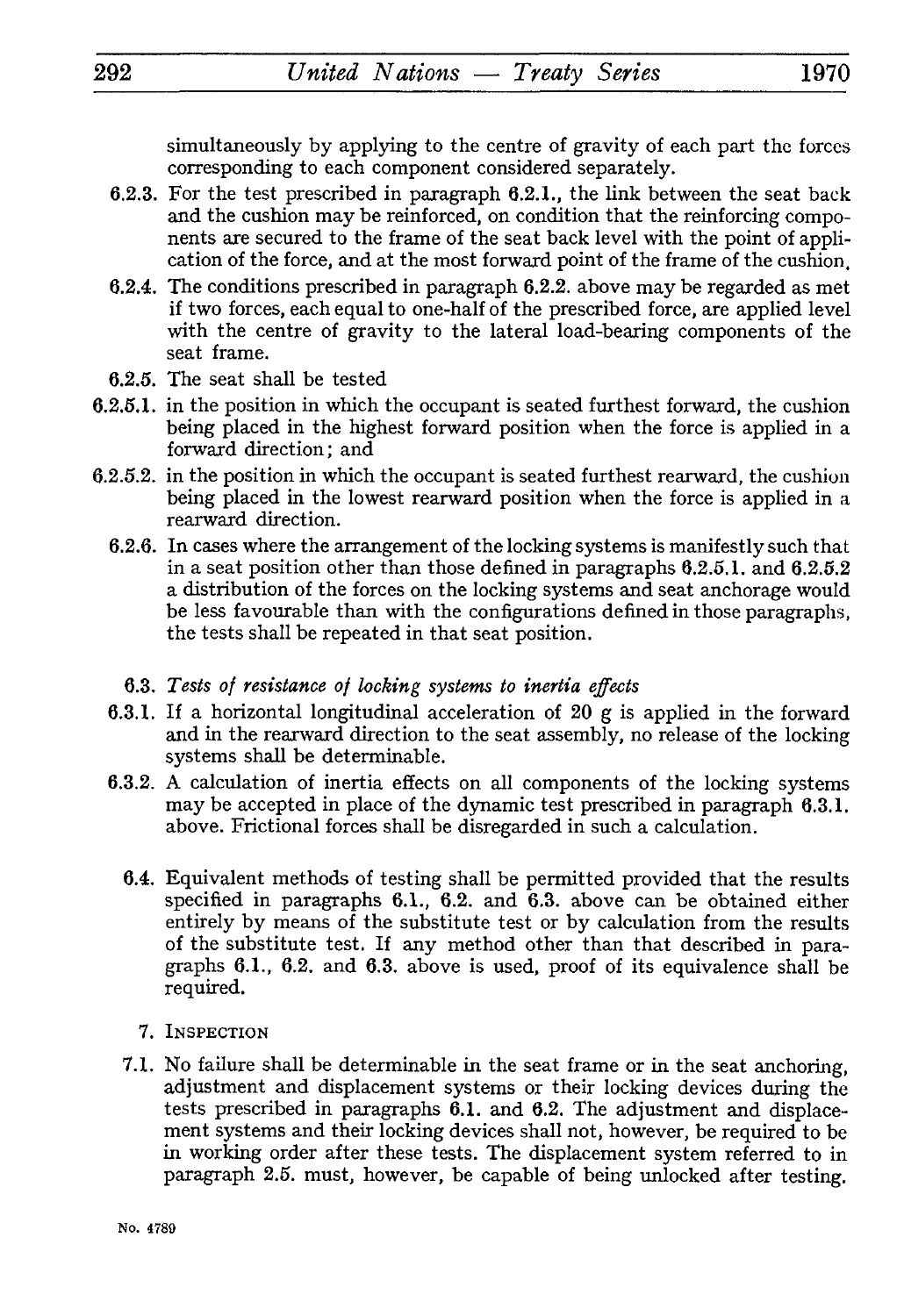- 8. MODIFICATIONS OF VEHICLE TYPE OR OF THE VEHICLE'S SEATS OR THEIR ANCHORAGE ON THE VEHICLE
- 8.1. Every modification of the vehicle type or of the vehicle's seats or their anchorage on the vehicle shall be notified to the administrative department which approved the vehicle type. The department may then either :
- 8.1.1. consider that the modifications made are unlikely to have an appreciable adverse effect, and that in any case the vehicle still meets the requirements ; or
- 8.1.2. require a further report from the technical service responsible for conducting the tests.
	- 8.2. Notice of confirmation of approval, specifying the modifications, or of refusal of approval, shall be communicated by the procedure specified in paragraph **4.3.** above to the Parties to the Agreement which apply this Regulation.
		- 9. CONFORMITY OF PRODUCTION
	- 9.1. Every vehicle bearing an approval mark as prescribed under this Regula tion shall, with regard to the type of seats, to their anchorage on the vehicle, to their adjustment and displacement systems and to their locking devices conform to the vehicle type approved.
	- 9.2. In order to verify conformity as prescribed in paragraph 9.1. above, a sufficient number of random checks shall be performed on serially-produced vehicles bearing the approval mark required by this Regulation.
	- 9.3. As a general rule, the checks as aforesaid shall be confined to the measure ment of dimensions. If necessary, however, the vehicles or the seats shall be subjected to tests conforming to the requirements of paragraph 6 above.
	- 10. PENALTIES FOR NON-CONFORMITY OF PRODUCTION
- 10.1. The approval granted in respect of a vehicle type pursuant to this Regulation may be withdrawn if the requirements laid down in paragraph 9.1. above are not complied with or if the vehicles fail in the checks prescribed in para graph 9 above.
- 10.2. If a Party to the Agreement which applies this Regulation withdraws an approval it has previously granted, it shall forthwith notify the other Contract ing Parties applying this Regulation thereof by means of a copy of the approval form bearing at the end, in large letters, the signed and dated annotation " APPROVAL WITHDRAWN ".
	- **11.** NAMES AND ADDRESSES OF TECHNICAL SERVICES CONDUCTING APPROVAL TESTS, AND OF ADMINISTRATIVE DEPARTMENTS

The Parties to the Agreement which apply this Regulation shall commu nicate to the United Nations Secretariat the names and addresses of the technical services conducting approval tests and of the administrative departments which grant approval and to which forms certifying approval or refusal or withdrawal of approval, issued in other countries, are to be sent.

No. 4789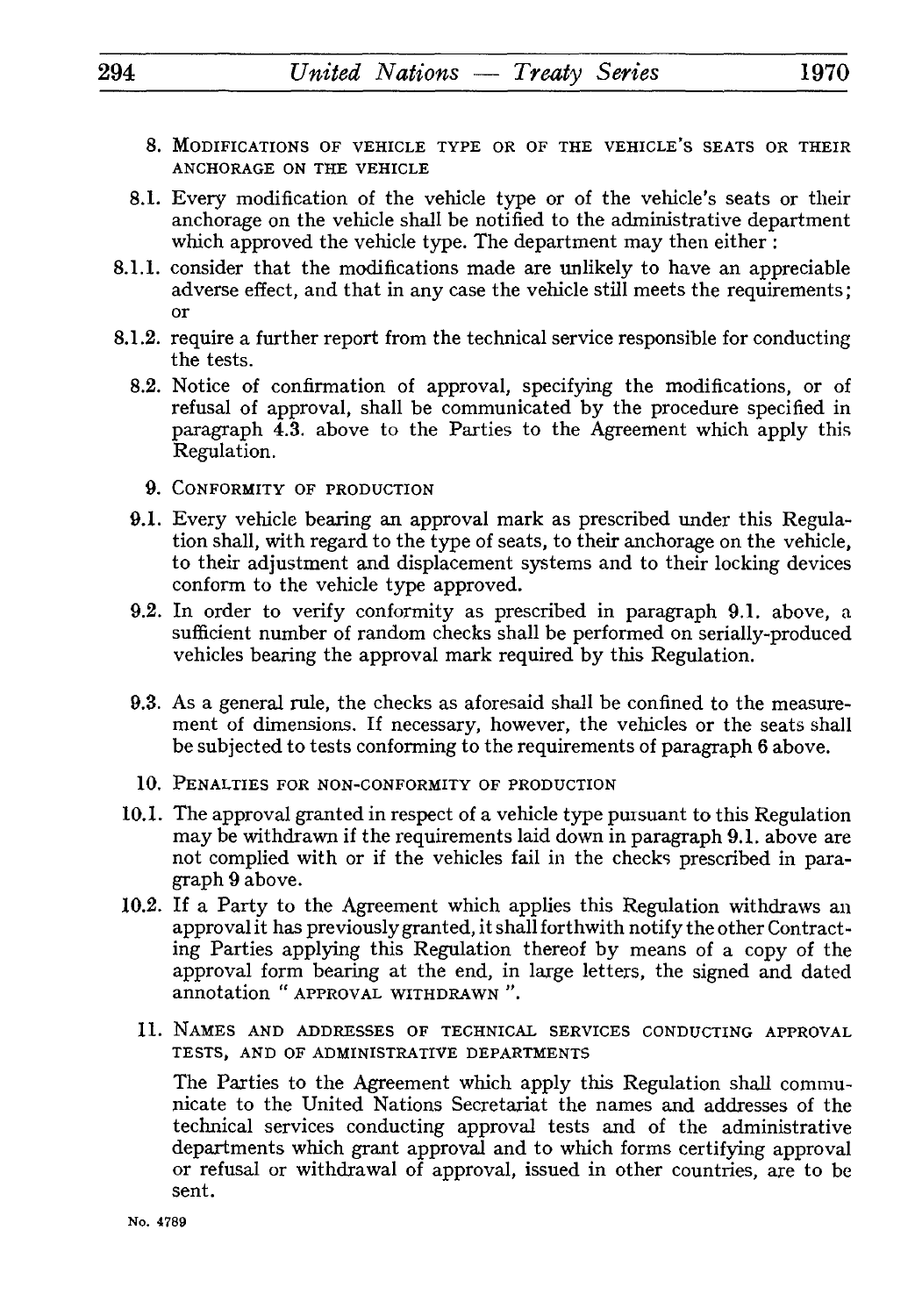(Maximum format : A 4  $(210 \times 297$  mm))

NAME OF ADMINISTRATION

*Communication concerning the approval (or refusal or withdrawal of approval) of a type of vehicle with regard to the strength of the seats and of their anchorages, pursuant to Regulation No. 17*

| 1. Trade name or mark of the power-driven vehicle $\ldots$                                                     |
|----------------------------------------------------------------------------------------------------------------|
| 4. If applicable, name and address of manufacturer's representative $\ldots$ ,                                 |
|                                                                                                                |
| 6. Description of the adjustment, displacement and locking systems either of                                   |
|                                                                                                                |
|                                                                                                                |
|                                                                                                                |
| 9. Technical service conducting approval tests $\ldots$                                                        |
|                                                                                                                |
| 11. Number of report issued by that service $\ldots$                                                           |
|                                                                                                                |
|                                                                                                                |
|                                                                                                                |
| 15. Date $\ldots$                                                                                              |
| 16. Signature                                                                                                  |
| 17. The following documents, bearing the approval number shown above, are<br>annexed to this communication:    |
| . drawings, diagrams and plans of the seats, of their anchorage on                                             |
| the vehicle, of the adjustment and displacement systems of the seats and                                       |
| of their parts, and of their locking devices;                                                                  |
| an battanggan baga di dibagan dan bagi di dibatan dan bagaya dan di dibagai dan bagaya dan bagaya da di dibaga |

.... photographs of the seats, of their anchorage, of the adjustment and displacement systems of the seats and of their parts, and of their locking devices.



<sup>\*</sup> Strike out what does not apply.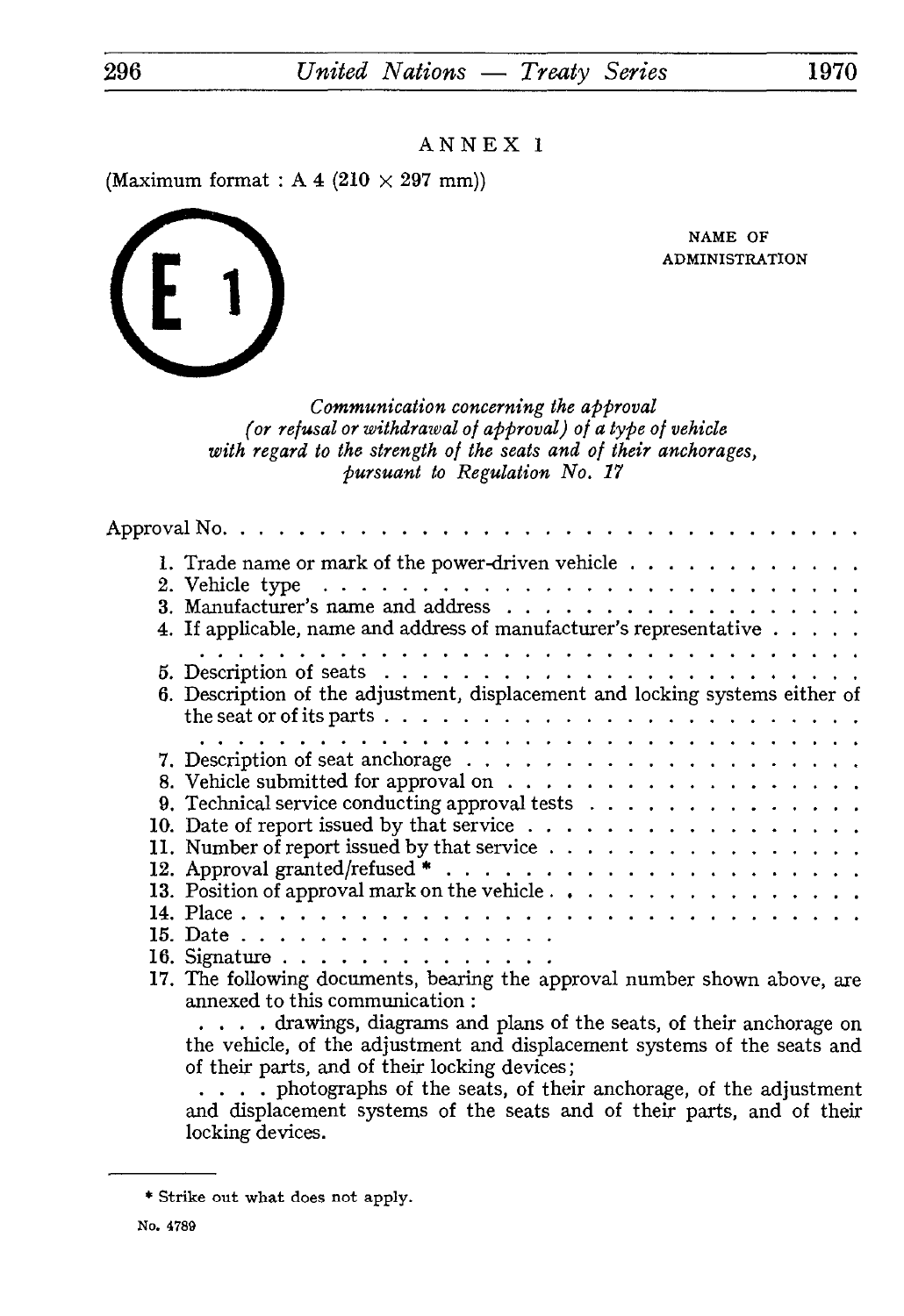## ARRANGEMENT OF THE APPROVAL MARK



|                       | а   | h   |
|-----------------------|-----|-----|
| Minimum<br>dimensions | 19. | 5.6 |
|                       |     |     |
|                       |     |     |

(millimètres)

The above approval mark affixed to a vehicle shows that, pursuant to Regula tion No. 17 the vehicle type concerned has, with regard to the strength of the seats and their anchorage, been approved in the Netherlands (E4) under approval number 2439.

## ANNEX 3

## TEST PROCEDURE FOR DETERMINING THE H POINT

1. *Definition*

The H point, which indicates the position in the passenger compartment of a seated occupant, is the point, in a longitudinal vertical plane, through which passes the theoretical axis of rotation between the leg and the torso of a human body, represented by a manikin.

- 2. *Determination of H points*
- 2.1. An H point shall be determined for each seat provided by the vehicle manufac turer. When the seats in the same group of seats can be regarded as similar (bench seat, identical seats etc.), only one H point will be determined for each group of seats, the manikin being placed in a position regarded as typical of the group. This position will be :
- 2.1.1. for the front group, the driver's seat;
- 2.1.2. for the rear group or groups, an outside seat.
	- 2.2. Whenever an H point is being determined, the seat in question shall be placed in the rearmost position for driving or use intended by the manufacturer, the back, if adjustable, being arranged to be nearly vertical.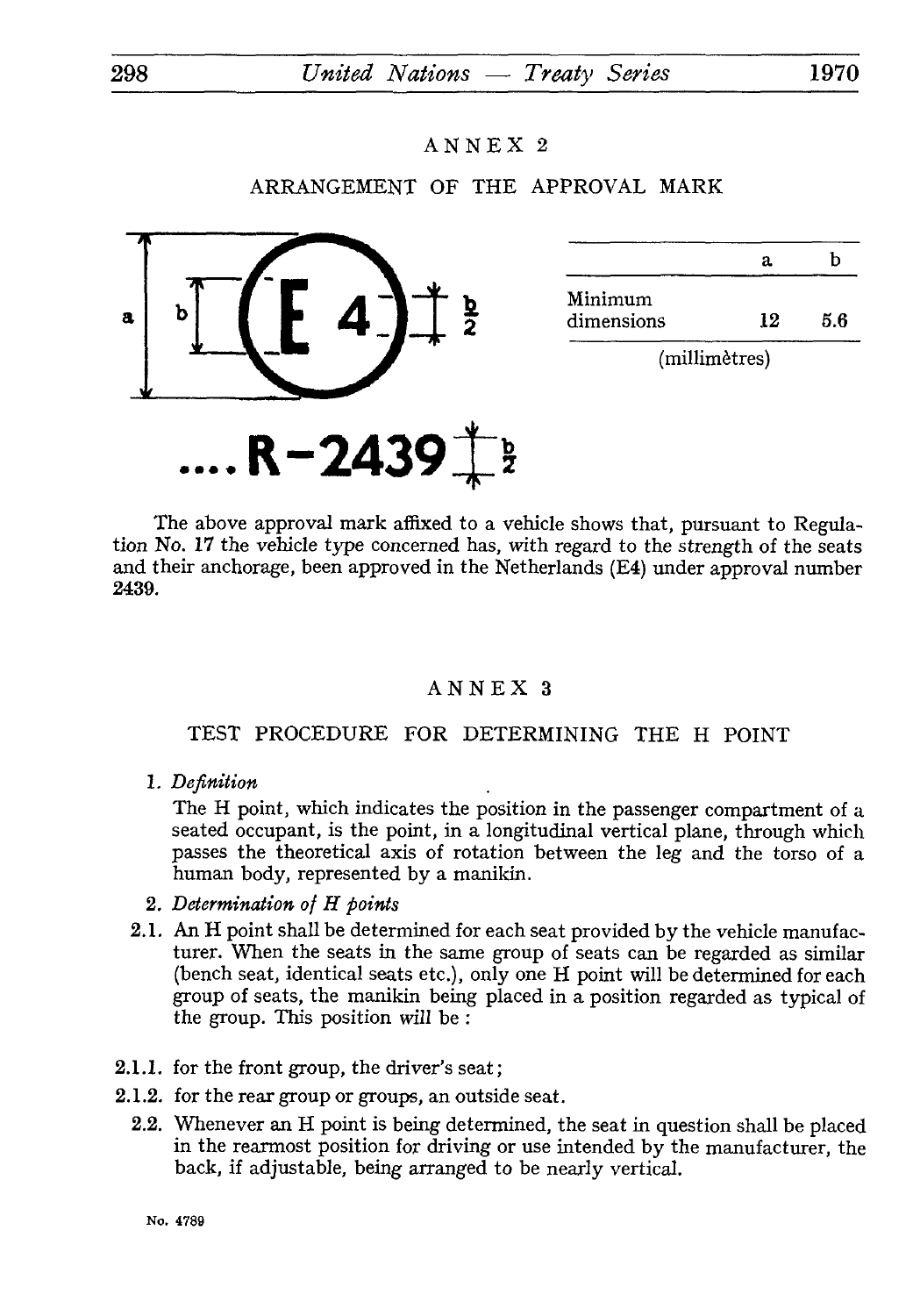- 3. *Description of the manikin*
- 3.1. A three-dimensional manikin shall be used with a weight and contour corres ponding to that of an adult male of average height. Such a manikin is depicted in the appendix, pages 1 and 2.
- 3.2. The manikin consists of :
- 3.2.1. Two components, one simulating the back and the other the body base, hinged along an axis representing the axis of rotation between the torso and the thigh; the projection of this axis on the manikin's side is the manikin's H point;
- 3.2.2. two components simulating the legs and hinged in relation to the component representing the body base ;
- 3.2.3. two components simulating the feet, connected to the legs by hinges simulat ing the ankles.
- 3.2.4. In addition, the component simulating the body base is fitted with a level by means of which its setting can be varied transversely.
	- 3.3. Body segment weights are attached at appropriate points corresponding to the relevant centres of gravity, so as to bring the total weight of the manikin up to about 74.4 daN (75.8 kp, 167 Ib). Details of the various weights are shown in the table at the top of page 2 of the appendix to this annex.

## 4. *Setting up the manikin*

The three-dimensional manikin is set up in the following manner :

- 4.1. Level vehicle and adjust the seats as described in paragraph 2.2.
- 4.2. Cover the seat to be tested with a piece of cloth to facilitate the correct setting up of the manikin.
- 4.3. Place the manikin on the seat concerned.
- 4.4. Arrange the feet of the manikin in the following manner :
- 4.4.1. for the driver's position, place the right foot in a position of rest on the accele rator, and arrange the left foot so that the level for checking the transverse setting of the manikin's body base returns to the horizontal;
- 4.4.2. for the rear seats, the feet should be so arranged that, as far as possible, they are in contact with the front seats; if the feet then rest on parts of the floor which are on different levels, the foot which first comes into contact with the front seat serves as a reference point, and the other foot is arranged so that the level indicating the transverse setting of the manikin's body base returns to the horizontal;
- 4.4.3. if the H point is being determined for a middle seat, the two feet are placed astride the tunnel.
	- 4.5. Apply the weights to the thighs, bring the transverse level on the manikin's body base back to the horizontal, and apply the weights to the component representing the body base.
	- 4.6. Move the manikin away from the seat back by using the hinged knee bar, and tilt the back forwards. Reposition the manikin on the seat of the vehicle by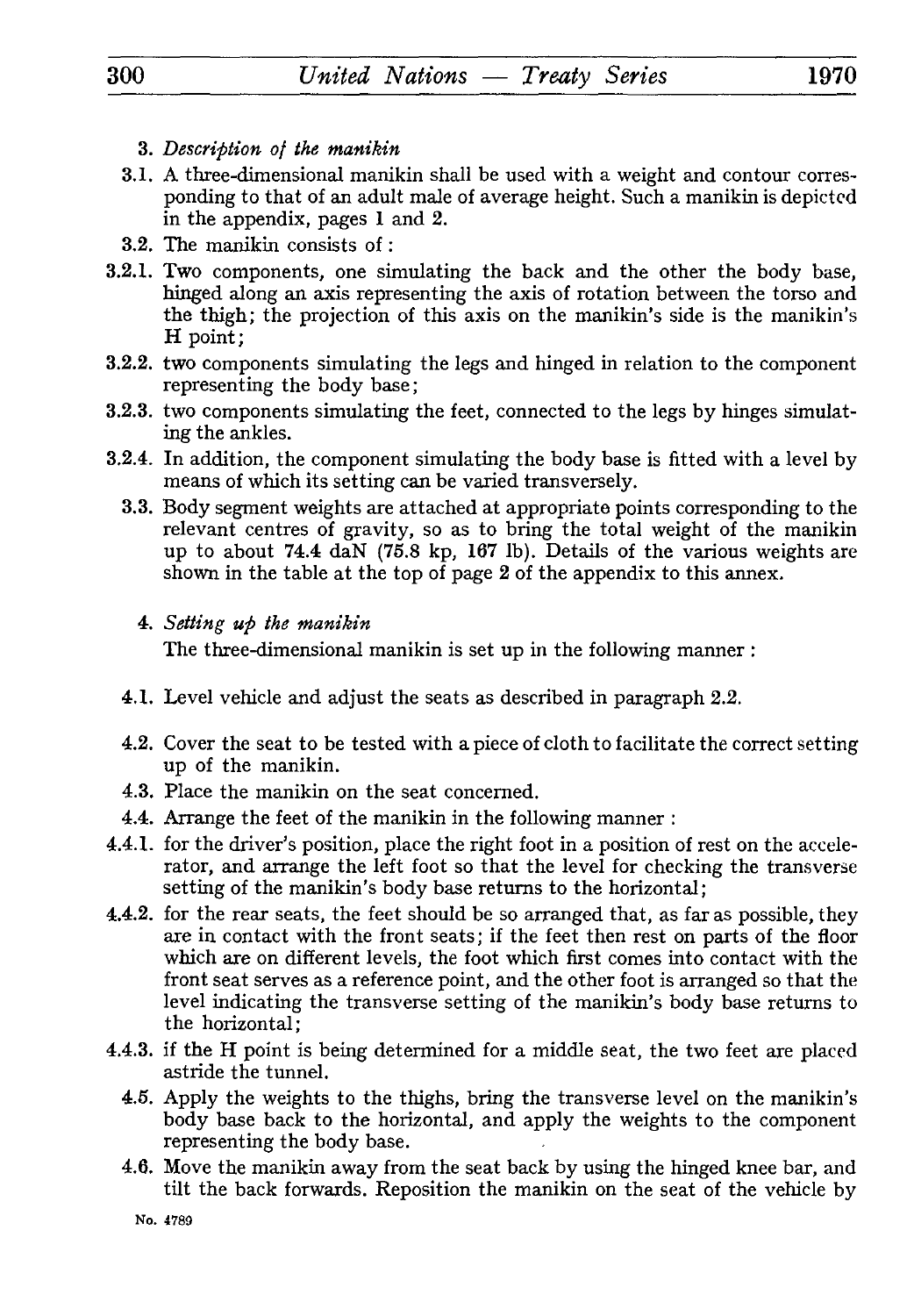sliding the body base back until resistance is felt, then replace the manikin's back against the seat back.

- 4.7. Apply a load of about 10 daN (10.2 kp, 22.5 Ib) twice to the manikin in a horizontal direction. The direction and point of application of the load are shown by a black arrow in the appendix (page 2).
- 4.8. Install the weights on the right and left sides and then the torso weights. Keep the manikin's transverse level at the horizontal.
- 4.9. While keeping the manikin's transverse level at the horizontal, tilt the back forwards until the torso weights are above the H point, so as to eliminate any friction with the seat back.
- 4.10. Return the back of the manikin gently to its original position so as to complete the setting up. The manikin's transverse level should be at the horizontal. If it is not, repeat the process described above.
	- 5. *Results*
	- 5.1. The manikin having been set up as described in paragraph 4, the H point of the seat in question is the H point on the manikin.
	- 5.2. The Cartesian co-ordinates of the H point are each measured to an accuracy of within 1 mm. The same applies to the co-ordinates representing specific points of the passenger compartment. The projections of these points on a vertical longitudinal plane are then plotted on a graph.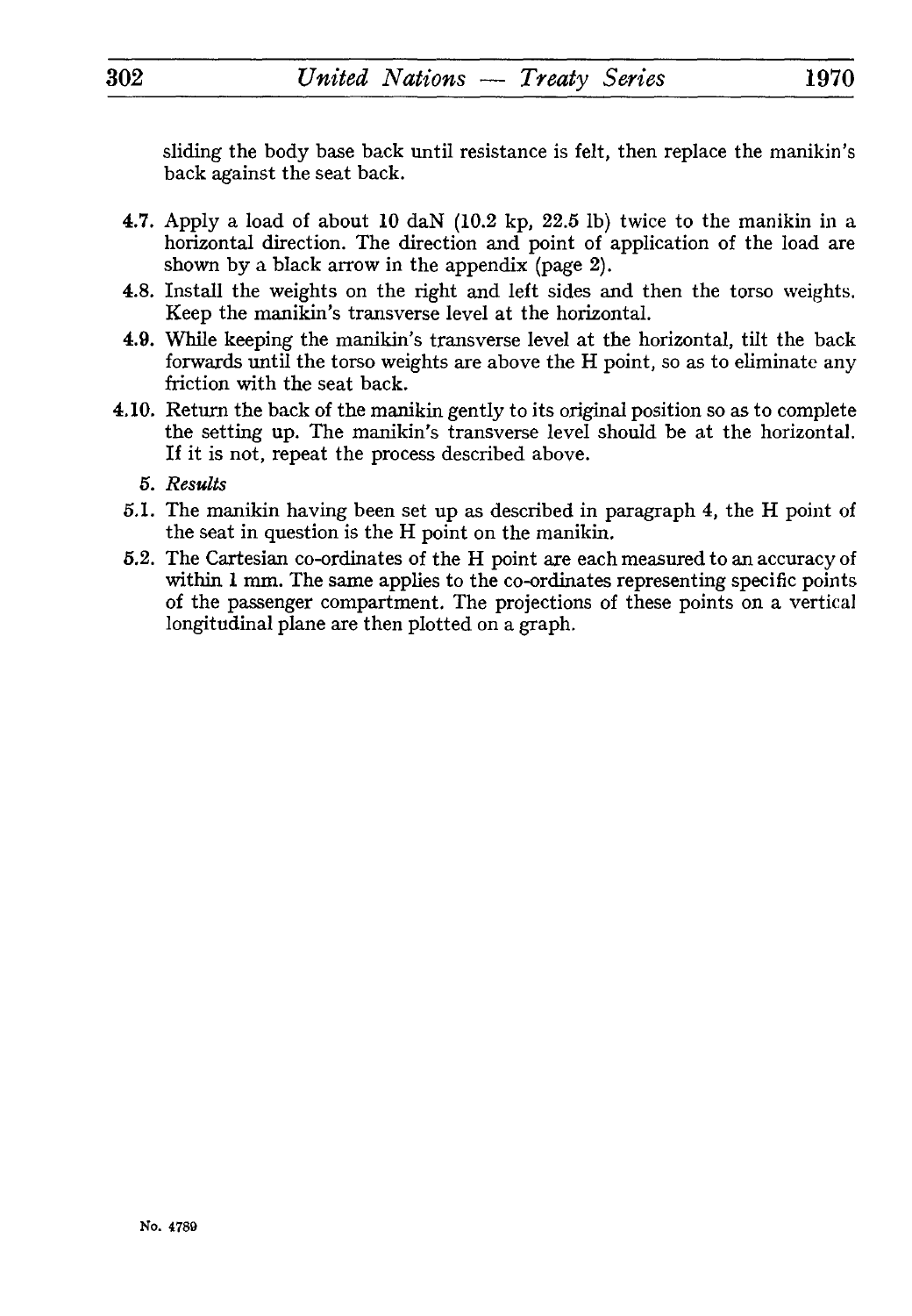Annex  $3 - Appendix$ 

COMPONENTS OF THREE-DIMENSIONAL MANIKIN



FIG.  $1$